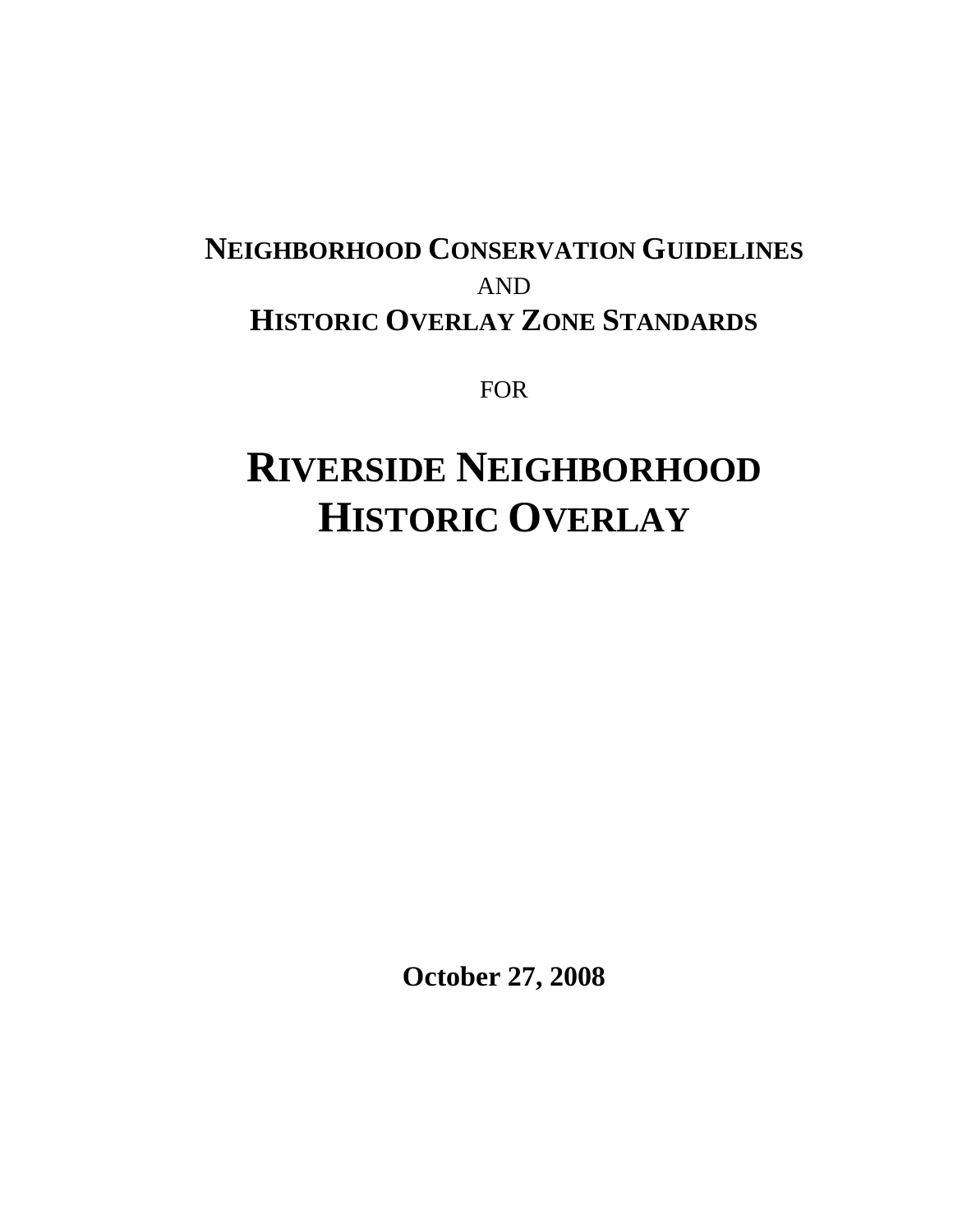# **NEIGHBORHOOD CONSERVATION GUIDELINES AND HISTORIC OVERLAY ZONE STANDARDS FOR THE RIVERSIDE HISTORIC OVERLAY**

#### **ADAPTED BY STEVE FOX, GLENN HUNTER AND SARAH CHURCH THE RIVERSIDE HISTORIC COMMITTEE**

FROM THE NEIGHBORHOOD CONSERVATION GUIDELINES AND HISTORIC OVERLAY ZONE STANDARDS WRITTEN BY MAKERS ARCHITECTS AND URBAN DESIGNERS IN 1992 AND REVISED IN 2001

#### **EVERETT HISTORICAL COMMISSION**

SANDRA ALDER MARK FRENCH DAVE RAMSTAD JACK O'DONNELL **JIM STANIFORD SUE WALSH** CHANDRA SADRO PAUL VAN SLYCK BARBARA HARDMAN NEIL ANDERSON DAVID JOHANSON

**CITY OF EVERETT PLANNING AND COMMUNITY DEVELOPMENT** ALLAN GIFFEN, DAVE KOENIG, JAN MESTON, ROSS JOHNSON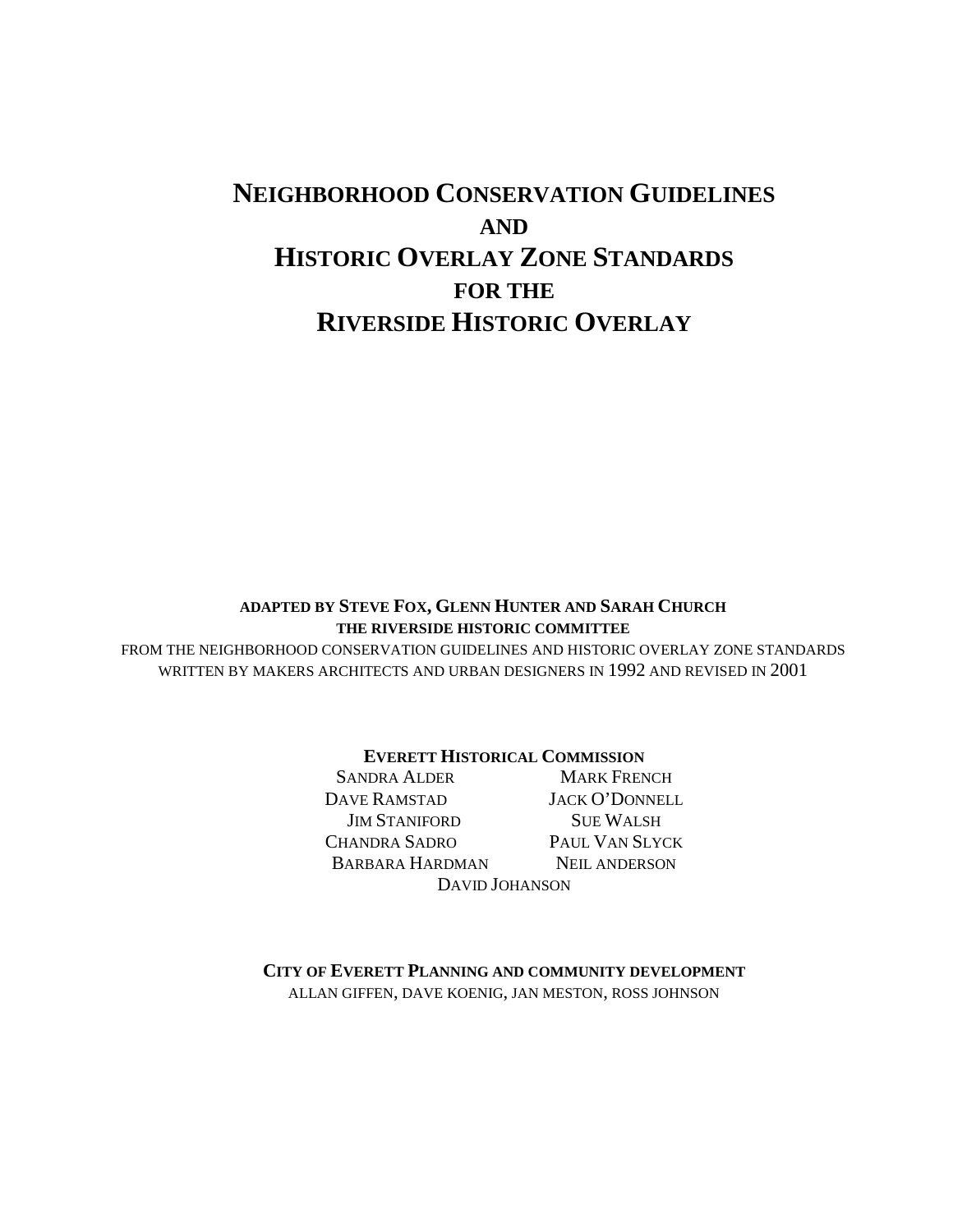# **Table of Contents**

| <b>Introduction</b>                                                                                                                                                                       | $\mathbf 1$ |
|-------------------------------------------------------------------------------------------------------------------------------------------------------------------------------------------|-------------|
| Historical Background of the Neighborhoods<br>Purpose of the Neighborhood Conservation Guidelines and<br>Historic Overlay Zone Standards<br>Organization of the Document<br>Applicability |             |
| <b>Neighborhood Conservation Guidelines</b>                                                                                                                                               | 5           |
| A. Existing House Styles                                                                                                                                                                  | 6           |
| B. Streetscape: Setbacks, Front Yards, Entries, and Fences                                                                                                                                | 6           |
| C. Massing                                                                                                                                                                                | 14          |
| D. Rooflines                                                                                                                                                                              | 18          |
| E. Windows and Doors                                                                                                                                                                      | 20          |
| F. Exterior Materials and Detailing                                                                                                                                                       | 21          |
| G. Paint Scheme and Colors                                                                                                                                                                | 23          |
| H. Alleyways and Vehicular Access                                                                                                                                                         | 23          |
| I. Garages                                                                                                                                                                                | 24          |
| J. Parking                                                                                                                                                                                | 25          |
| K. Infill in Rear Yards                                                                                                                                                                   | 25          |
| L Tree Preservation                                                                                                                                                                       | 28          |
| M. Landscaping                                                                                                                                                                            | 28          |
| N. Commercial, Church and Religious Facility Construction                                                                                                                                 | 28          |
| <b>Historic Overlay Standards</b>                                                                                                                                                         | 30          |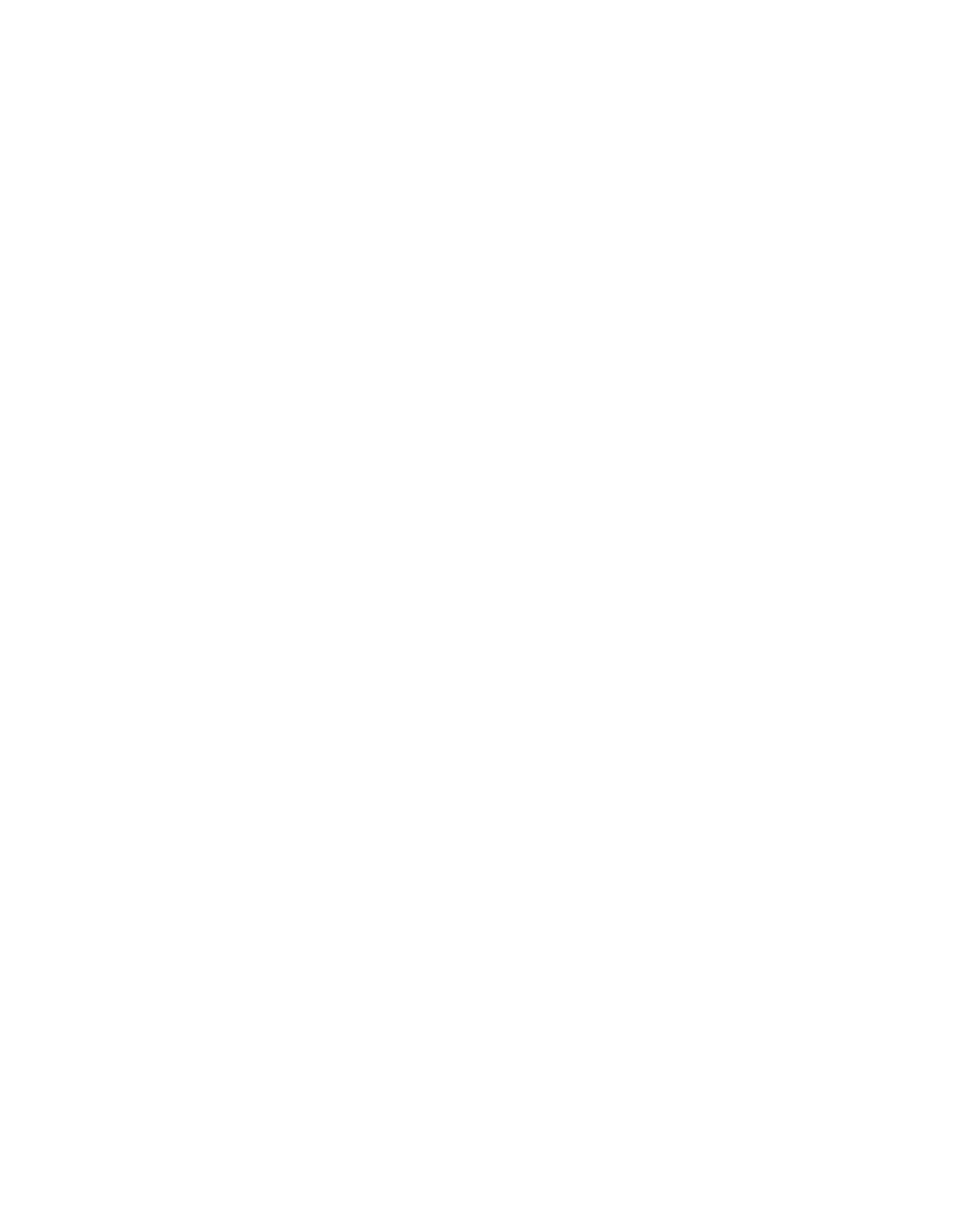# **Historic Neighborhoods**

*"A country without a past has the emptiness of a barren continent; and a city without old buildings is like a man without a memory." British architect and planner Graeme Shankland.*

#### **Introduction**

#### Riverside Historic Overlay District

The Riverside Historic District is located Northeast of the city center overlooking the Snohomish river and has some of the oldest houses found within the city limits. Among the original residents of the district were working people who kept the factories on the bay and river running at full steam as well as some of those who owned them.

The homes in the Riverside area are mostly typical of late-nineteenth, early-twentieth century vernacular residential architecture. The majority of the homes fall into one of several styles: Craftsman, American Foursquare, and Colonial Revival. Several other home styles are represented in smaller quantities.

The historic Riverside neighborhood reflects the values and spirit of the turn-of-the-century Pacific Northwest. There are open front yards and each house faces the street with a clear, welcoming entrance. Because the automobile was not dominant, driveways, garages and stables were relegated to the alleyways, so as not to interfere with the view of homes from the street. As the first neighborhood in Everett, Riverside embodies the roots of early Everett. The Riverside Historic Overlay District consists mostly of homes built between 1903-1929, when Everett's population boomed.

The importance of this Historic District to the citizens of Everett comes from the sense of time and place and connection with the past that the district provides. This distinct identity is a result not only of the historic architecture but also of the sense of continuity in the neighborhoods that comes from people respecting and caring for their surroundings. In many ways, Historic Districts have the characteristics that we today define as vital to a livable neighborhood. They have both a natural and historic sense of identity, a connection to downtown and the surroundings, central park areas, inviting streets for pedestrians, and the possibility of growth without destroying the neighborhood values and character.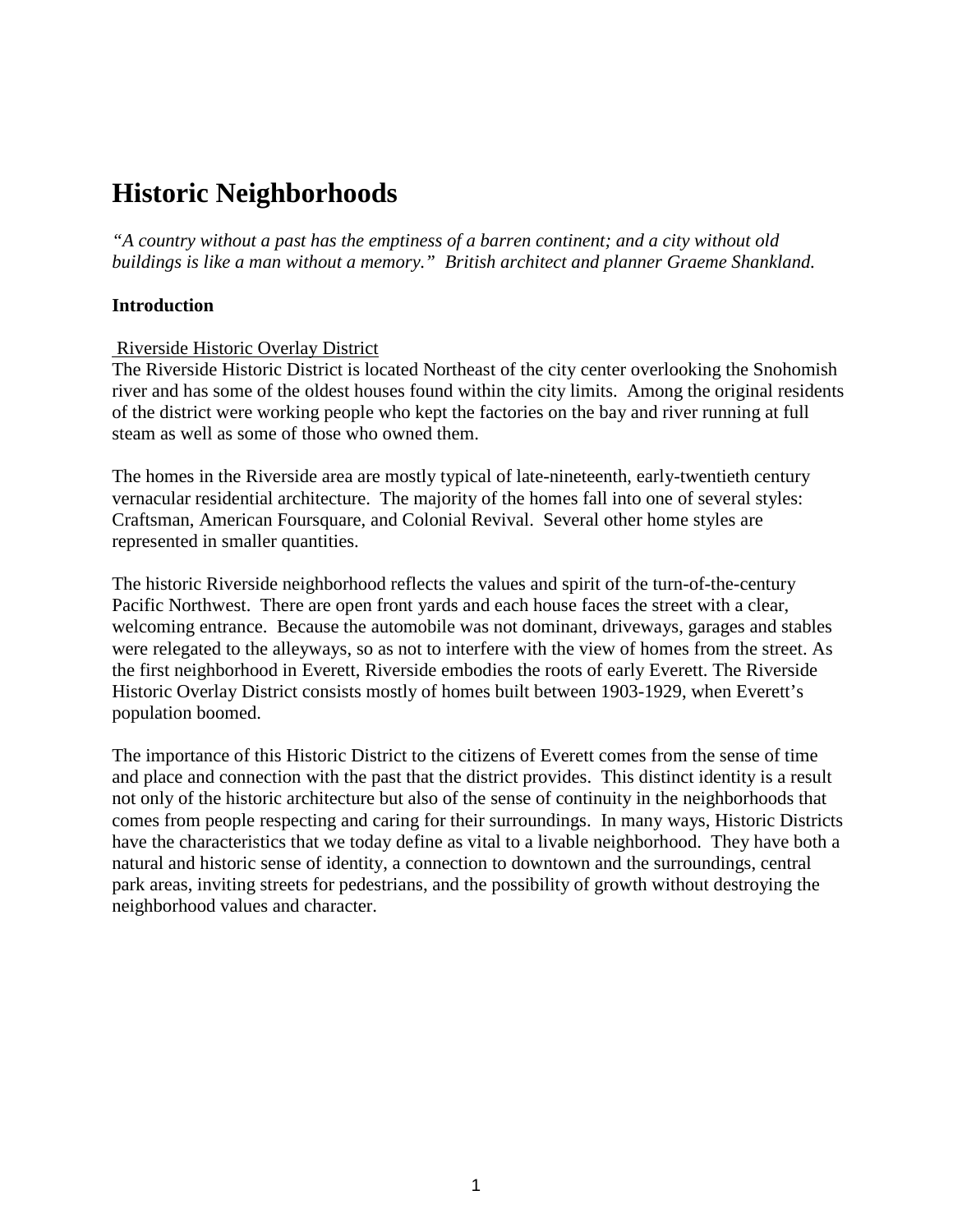#### **Purpose of the Neighborhood Conservation Guidelines and Historic Overlay Zone Standards**

The proximity to the downtown business district which made this area popular at the beginning of the  $20<sup>th</sup>$  century is now creating development pressure that is a potential threat to the historic homes of the neighborhoods and the unique character of the streetscape. To increase residential density the city zoned parts of the neighborhood closest to the downtown for multi-family residential development. In recent years, there have been several homes built that are not compatible with the surrounding neighborhood. In particular, the southern edge of the neighborhood is slowly being encroached upon to make way for the construction of multi-family developments at the expense of historic single-family homes. The possibility of continuing demolition and redevelopment with larger structures and various architectural styles led the neighbors to look for development controls to protect the historic features of the neighborhood they value. The Everett Zoning Code has provisions for Historic Overlay Zones to promote the community stated goal of preserving historic neighborhoods. The Neighborhood Conservation Guidelines and the accompanying Historic Overlay Zone Standards are designed to protect the existing historic character of the homes and streetscape by instituting a reasonable amount of control and review over future site development. The Guidelines and Historic Overlay Zone Standards meet the goals of the provisions for special districts by setting guidelines for review and minimum zoning standards (to overlay the existing zoning) to ensure compliance and compatibility.

In areas of the neighborhoods zoned for multi-family, the Neighborhood Conservation Guidelines and Historic Overlay Zone Standards are designed not to curtail new development. Rather the Standards and Guidelines are designed to conserve the traditional neighborhood character while allowing for the increased density which the zoning allows. The most innovative part of this conservation plan allows the development of accessory dwellings accessed off the alley. This is an incentive to retain the historic homes within the multi-family zone while allowing for more density and homeowner income.

# **Organization of the Document**

The Neighborhood Conservation Guidelines provide illustrated examples of rehabilitation techniques to help the homeowner or builder. Whether one plans to renovate the exterior of a historical home, build an addition onto one, or construct a new building in the district, this handbook is a useful tool to educate and guide that effort.

The Historic Overlay Zone Standards which follow the Neighborhood Conservation Guidelines set specific requirements where necessary.

The Neighborhood Conservation Guidelines and Historic Overlay Zone Standards are complementary and meant to be used together in review of projects within the Historic Overlay Zones.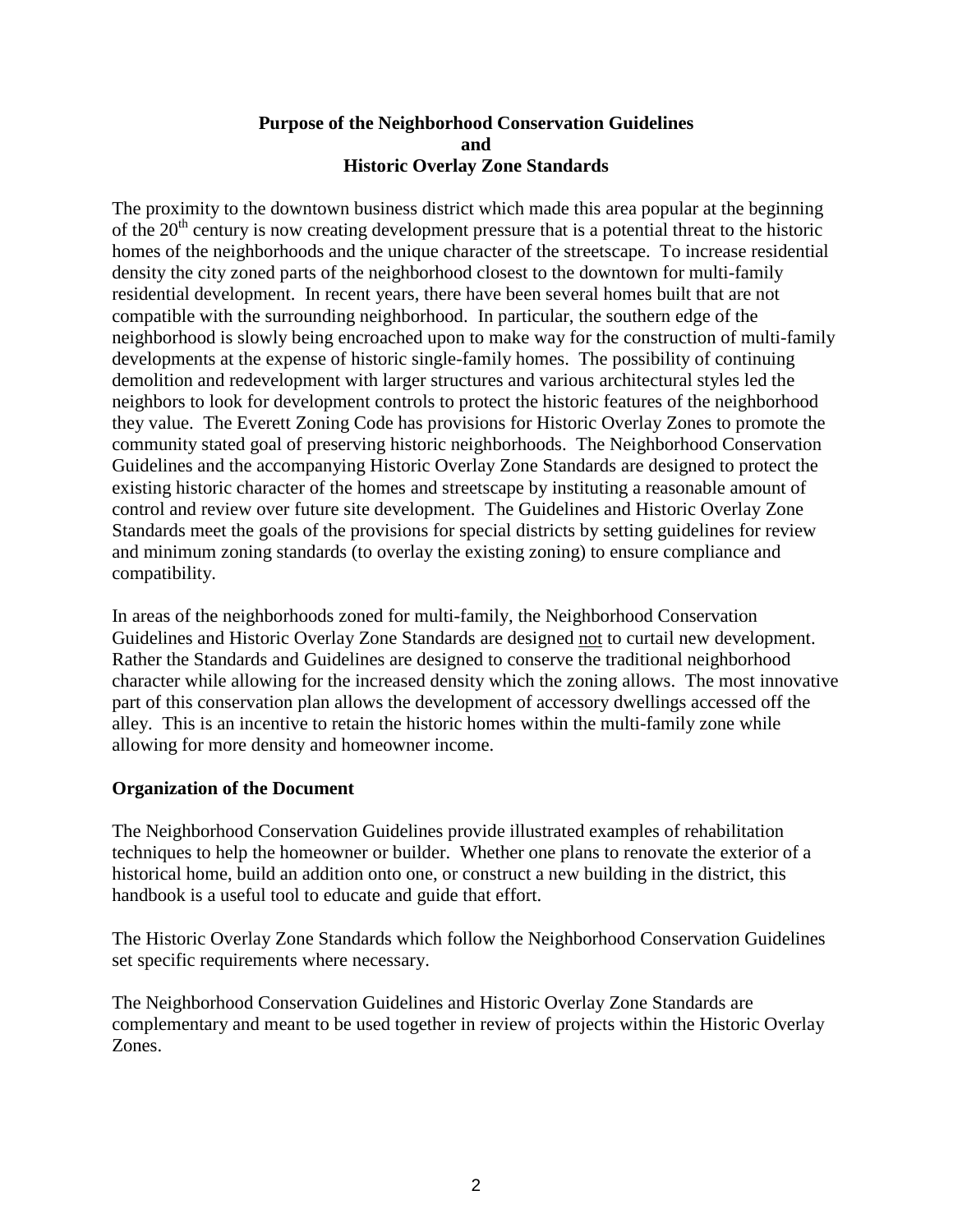# **Applicability**

The boundaries of the Historic Overlay Zone are outlined on the following map and legally defined in the ordinance. The Everett City Council has adopted a list compiled by the Riverside Neighborhood Historic Committee of all the homes which are *historically significant* or *contributing to the historic character of the neighborhood. Historically significant or contributing* homes are those built prior to 1931 which retain the basic shape and architectural qualities associated with that era. Some homes classified as contributing have been substantially changed but still retain the potential to be restored to their original style and character.

The **Neighborhood Conservation Guidelines** apply to all development in the overlay zone. The purpose of the guidelines is to inform residents of the historic nature of their neighborhood, to educate property owners about the elements of the neighborhood which create its unique character, and to guide new development and additions to existing homes. The Neighborhood Conservation Guidelines and Historic Overlay Zone Standards will be the basis of Historical Commission review of duplex, multi-family and commercial development and of administrative review of single-family development. The Guidelines together with the Standards establish specific criteria so review will not be arbitrary. These Guidelines and Standards, designed specifically for historic neighborhoods, will take precedence over other zoning standards in case of a conflict.

The Everett Historical Commission review will apply to the following development situations:

- Proposed demolition of any buildings in the neighborhood listed as *historically significant* or *contributing to the historic character of the neighborhood*. Before demolition of a significant or contributing structure, there is to be a consideration and analysis of alternatives to demolition and review by the Historical Commission of the proposed new structure.
- Conversions of any buildings in the neighborhood listed as *historically significant* or *contributing to the historic character of the neighborhood* from single-family to duplex or multi-family or from residential to clinic, office or commercial.
- Additions over 150 square feet and visible from the street to any duplex or multifamily building.
- Construction of any new rear yard infill. Rear yard infill is defined as a second residential structure on the same lot as a residential structure existing at the time of original adoption of these Guidelines and Standards. Infill dwellings are intended to allow increased density while preserving historic structures.
- Construction of any new multi-family buildings, including duplexes, in the neighborhood.
- Construction of any new commercial structure, church or other religious facility or institution.

Administrative review by the staff of the Planning Department will apply to all development which is not reviewed by the Historical Commission.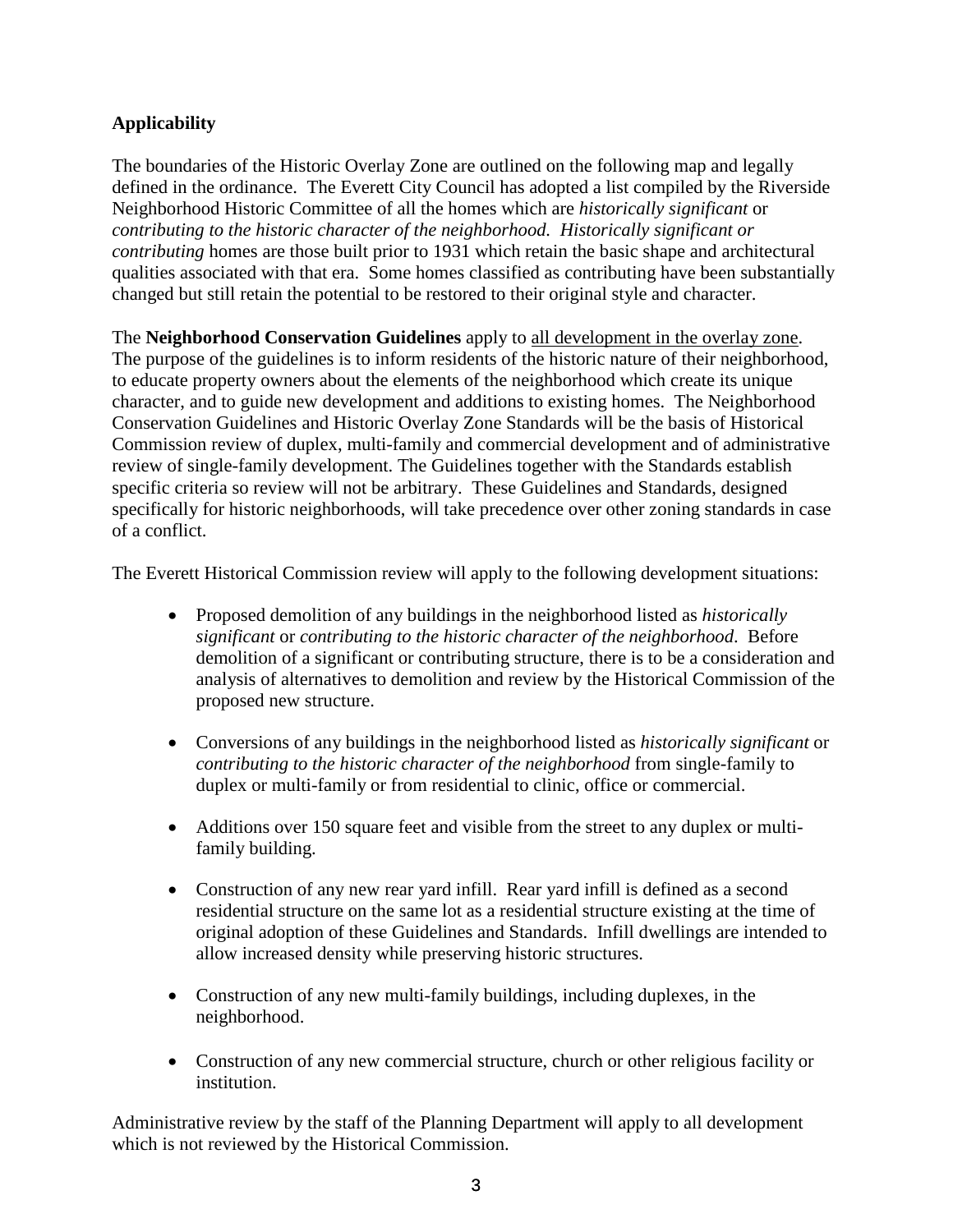The **Riverside Neighborhood Conservation Guidelines** and **Historic Overlay Zone Standards** apply to all development in the neighborhood.

|                       | <b>Riverside Neighborhood</b><br><b>Conservation Guidelines</b><br>And<br><b>Historic Overlay Zone Standards</b>                                                                                                                                                  |  |  |  |
|-----------------------|-------------------------------------------------------------------------------------------------------------------------------------------------------------------------------------------------------------------------------------------------------------------|--|--|--|
| <b>Intent</b>         | To:<br>Tailor zoning to the historic neighborhood<br>Inform the community<br>Educate and prepare developers and builders<br>$\bullet$<br>Guide review<br>$\bullet$                                                                                                |  |  |  |
| <b>Application</b>    | Applies to all development actions. This includes<br>but is not limited to:<br>Demolitions<br>Conversations to duplexes or multifamily<br>Additions to multifamily, single-family or<br>$\bullet$<br>commercial structures<br>All new development                 |  |  |  |
| <b>Review Process</b> | Historical Commission Review for demolitions of<br>contributing structures; duplex or multi-family<br>projects; infill developments; commercial, church or<br>religious facility developments.                                                                    |  |  |  |
| <b>Notification</b>   | Staff Administrative Review for all other projects<br>Historical Commission Review - Review Process II:<br>Posting property<br>Mailing notice to property owners within 500<br>$\bullet$<br>feet, neighborhood leaders, and all those in<br>the Historic Overlay. |  |  |  |
|                       | Administrative Review - Review Process I:<br>No public notice required.                                                                                                                                                                                           |  |  |  |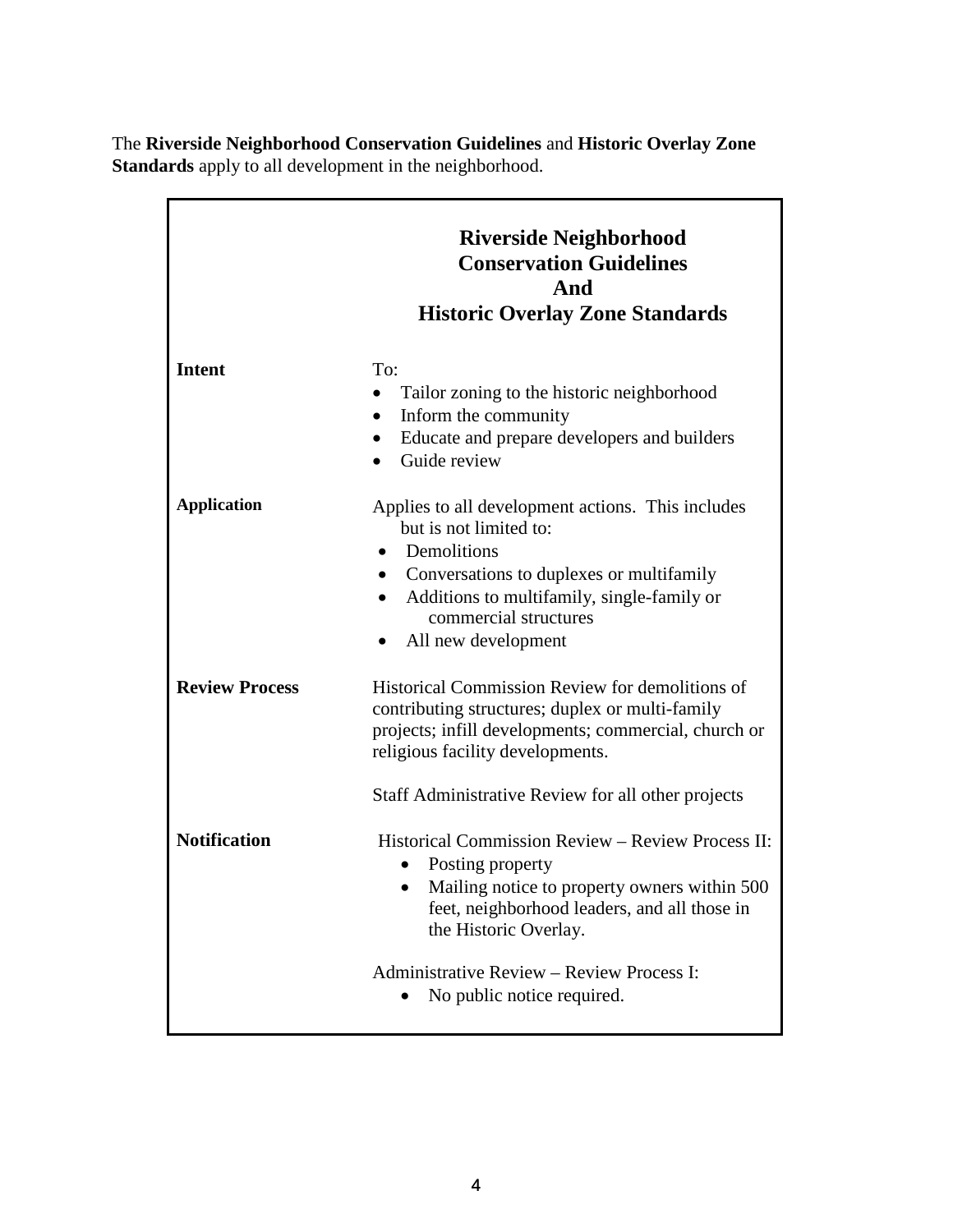# **RIVERSIDE NEIGHBORHOOD CONSERVATION GUIDELINES**

The **Neighborhood Conservation Guidelines** apply to all development in the Historic Overlay Zones. The purpose is to inform residents of the historic nature of their neighborhood, to educate property owners about the elements of the neighborhood which create its unique character, and to guide new development and additions to existing homes.

The Neighborhood Conservation Guidelines will guide the Historical Commission review of multi-family, commercial, or religious facility development in the Historic Overlay Zones and staff administrative review of all other development. The Guidelines and Standards are designed to complement each other and to establish specific criteria so review will not be arbitrary.

EDITED AND MODIFIED BY THE RIVERSIDE NEIGHBORHOOD HISTORIC COMMITTEE FOR THE EVERETT HISTORICAL COMMISSION 2008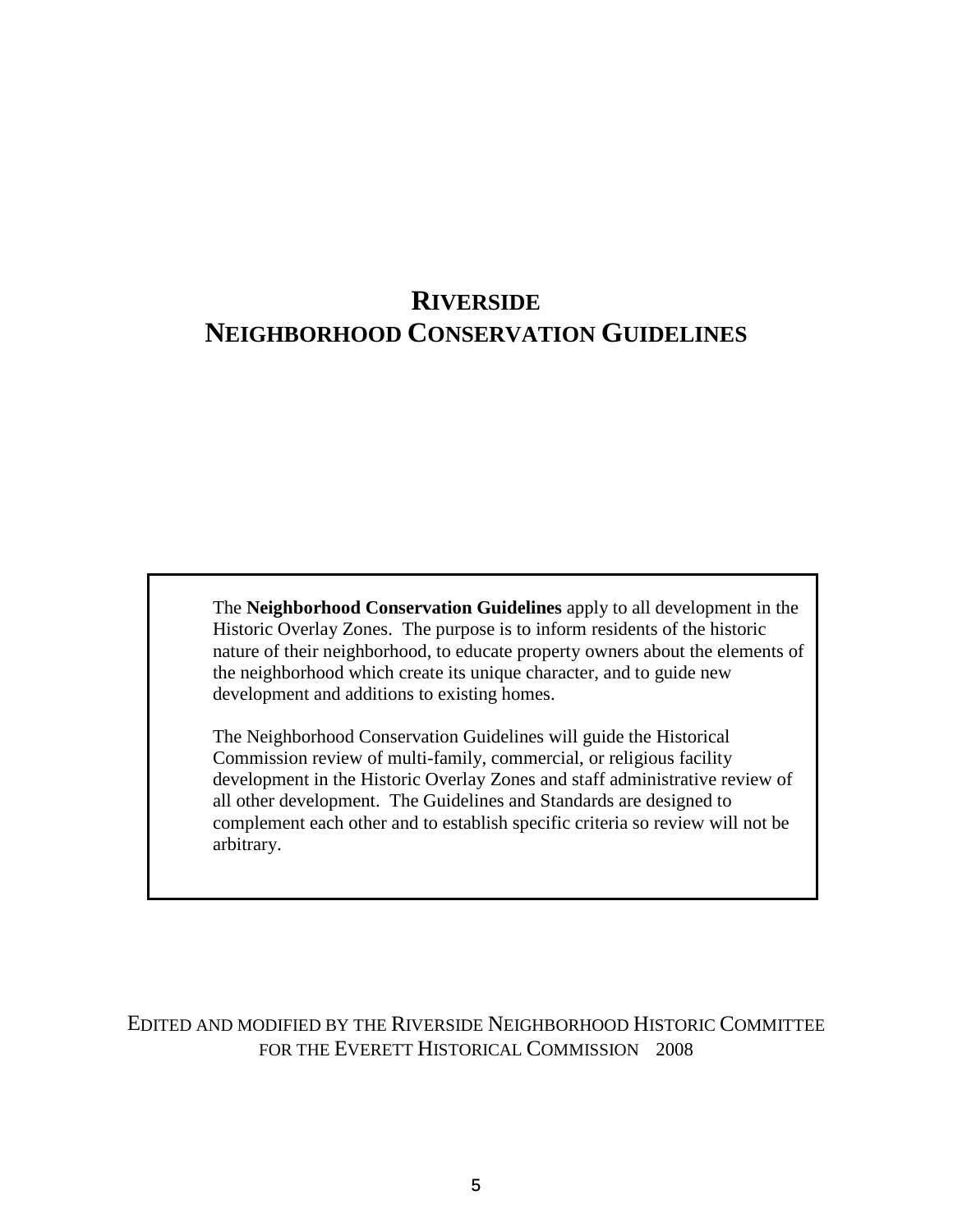# **A. Existing House Styles**

The majority of houses in the Riverside Historic Overlay District are one of three architectural styles: Craftsman, American Foursquare, or Colonial Revival. Each of these styles has distinct elements which combine to create the style, including massing, height, roof line, and windows and doors, and entry details, among others. New houses which are built in the overlay district are encouraged to be designed in one of these styles. It is important to maintain consistency in style of all elements on a house, and not to mix and match elements from different styles. The City of Everett Department of Planning and Community Development has available a booklet, "Your Old House, Historic Preservation Resource and Design Guide," which gives guidance on the appropriate elements for each of these three styles. This booklet will also be helpful in guiding the design of additions to houses of these styles.

Photos of typical examples of these three house styles from Riverside are located on the following pages.

# **B. Streetscape**

Deep lawns, open front yards and clearly defined front entrances characterize the Historic District. Setbacks are perceived to be consistent throughout. Wide sidewalks, uninterrupted by curb cuts and driveways, parallel the streets. Some blocks are planted with street trees, either along the street or in the front yards. A distinctive character is given to some blocks by grand, old trees which dot the streets as individual specimens.

Residences are evenly spaced along the street, creating a consistent rhythm which adds to the diverse yet congenial atmosphere of the streetscape. Most of the homes have little or no side yard. Most lots abut an alley and few driveways encroach in the front yard with the exception of corner lots.

Homes are clearly approached from the street front. This clear welcome from the street strongly influences the streetscape. Typically a defined entryway, for example an overhang or porch, characterizes building fronts. The variety of entryways lends visual variation to buildings which are similar in style and materials.

Few fences interrupt the openness of the streetscape.

#### **Guidelines for all development:**

# **Front Yards**

- 1. Maintain the visual openness of all front yards. See the Historic Overlay Zone Standards, Section 8, for required setbacks.
- 2. Maintain traditional landscape patterns with open lawns, specimen trees as focal points, and massing of shrubbery near the house. See Section L, Landscaping.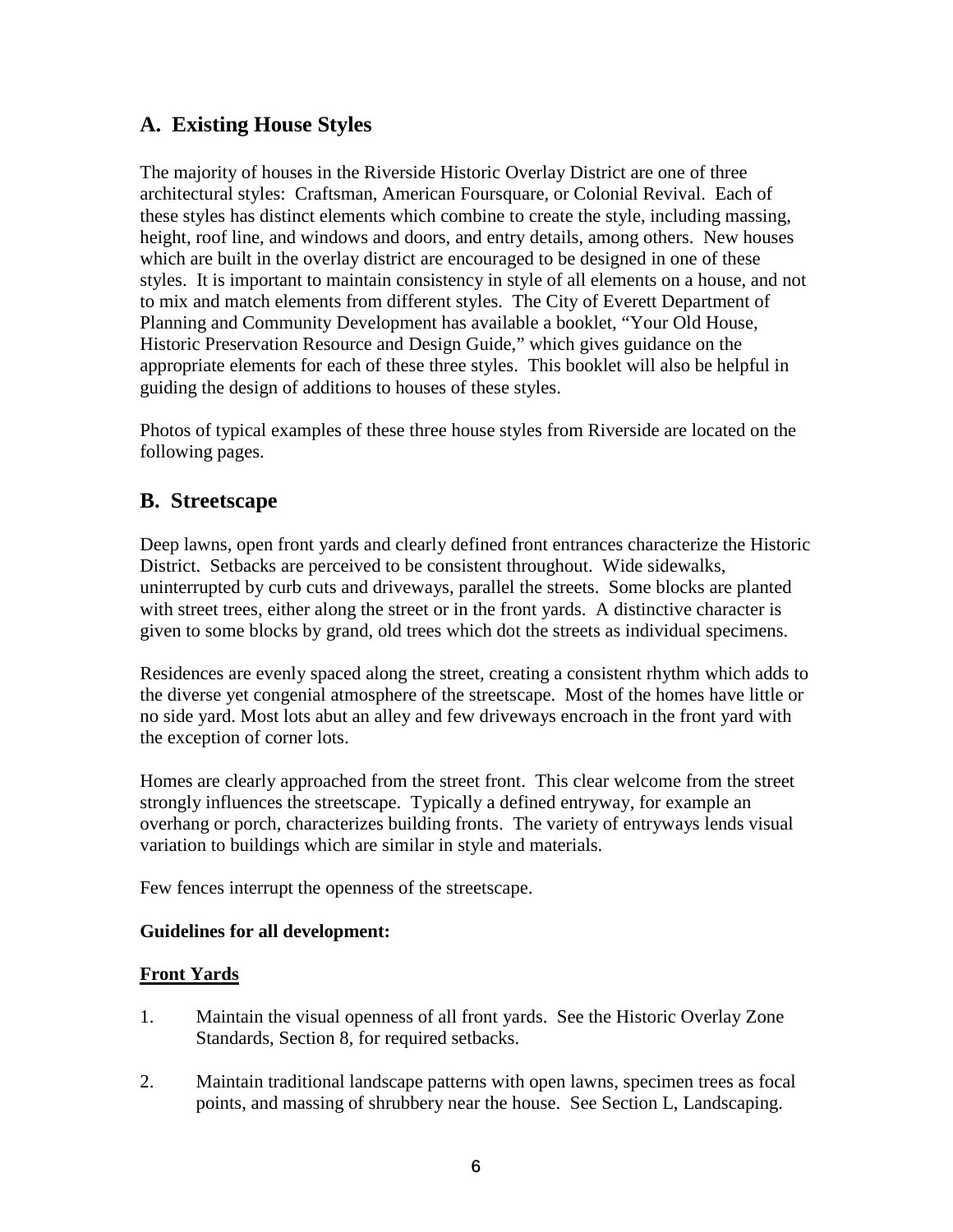Examples of Riverside Streetscapes





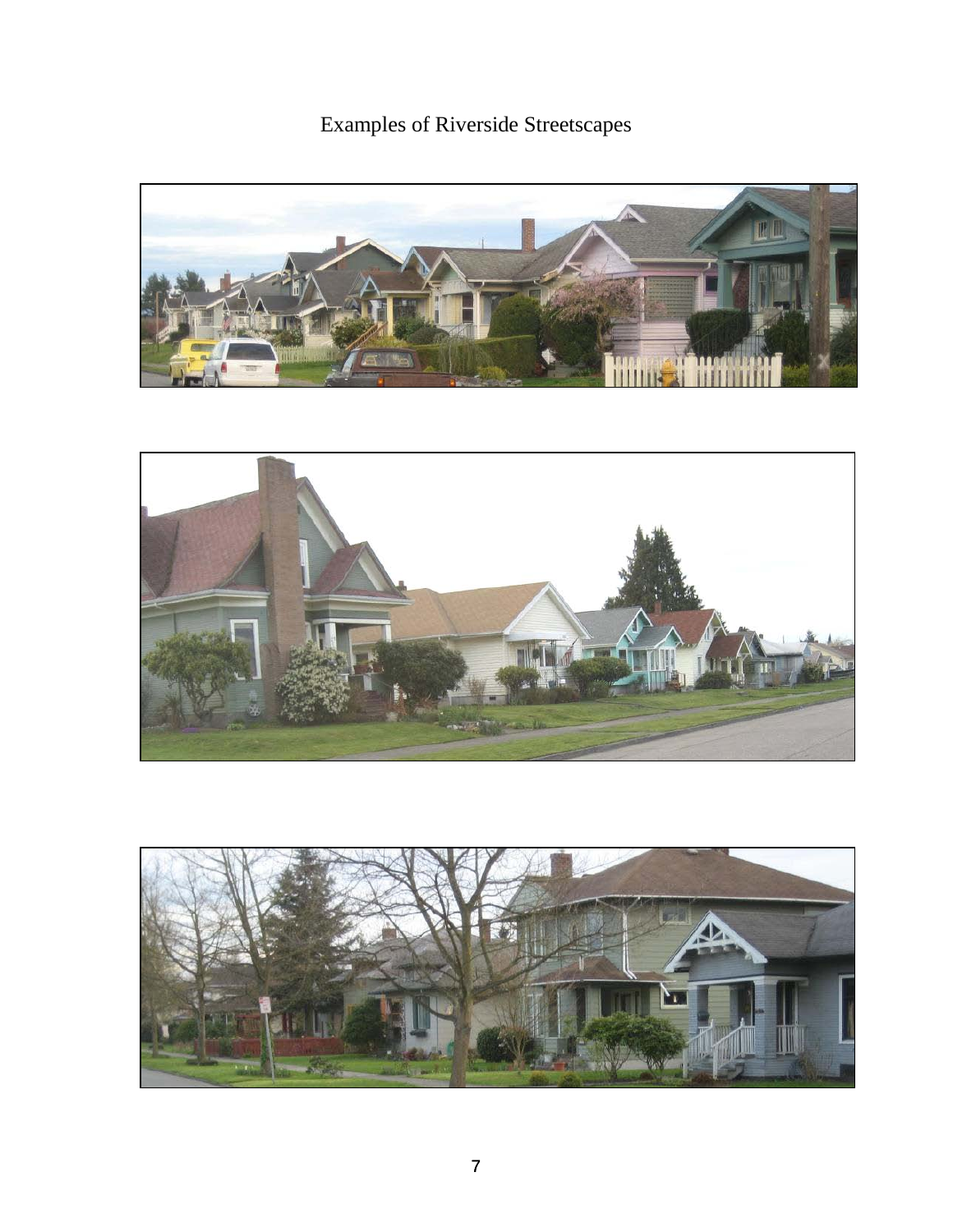- 3. Accessory buildings such as sheds and garages shall be located only at the rear of the lot, except that garages may be located elsewhere where there is no alley access. All access to on-site parking shall be via alleys when available with no exceptions. Attached garages, where allowed, must not dominate the building front. See Section H, Garages and Driveways.
- 4. Decks are prohibited in the front setback of any building unless integrated into the design of a porch.

#### **Fences**

- 1. Fences within the front yard setback are generally discouraged, but if desired shall be no more than three feet six inches (3' 6") high, no more than 70% solid, and of a design which is compatible with the Historic Overlay District. Taller or more solid fences shall not be located in the front yard setback and should be set back at least five feet (5') behind the front face of the building. Fencing materials in front yards should be traditional, such as wrought iron or wood picket.
- 2. Chain link fences in front yards are prohibited.



**Entries should be clearly visible from the street.**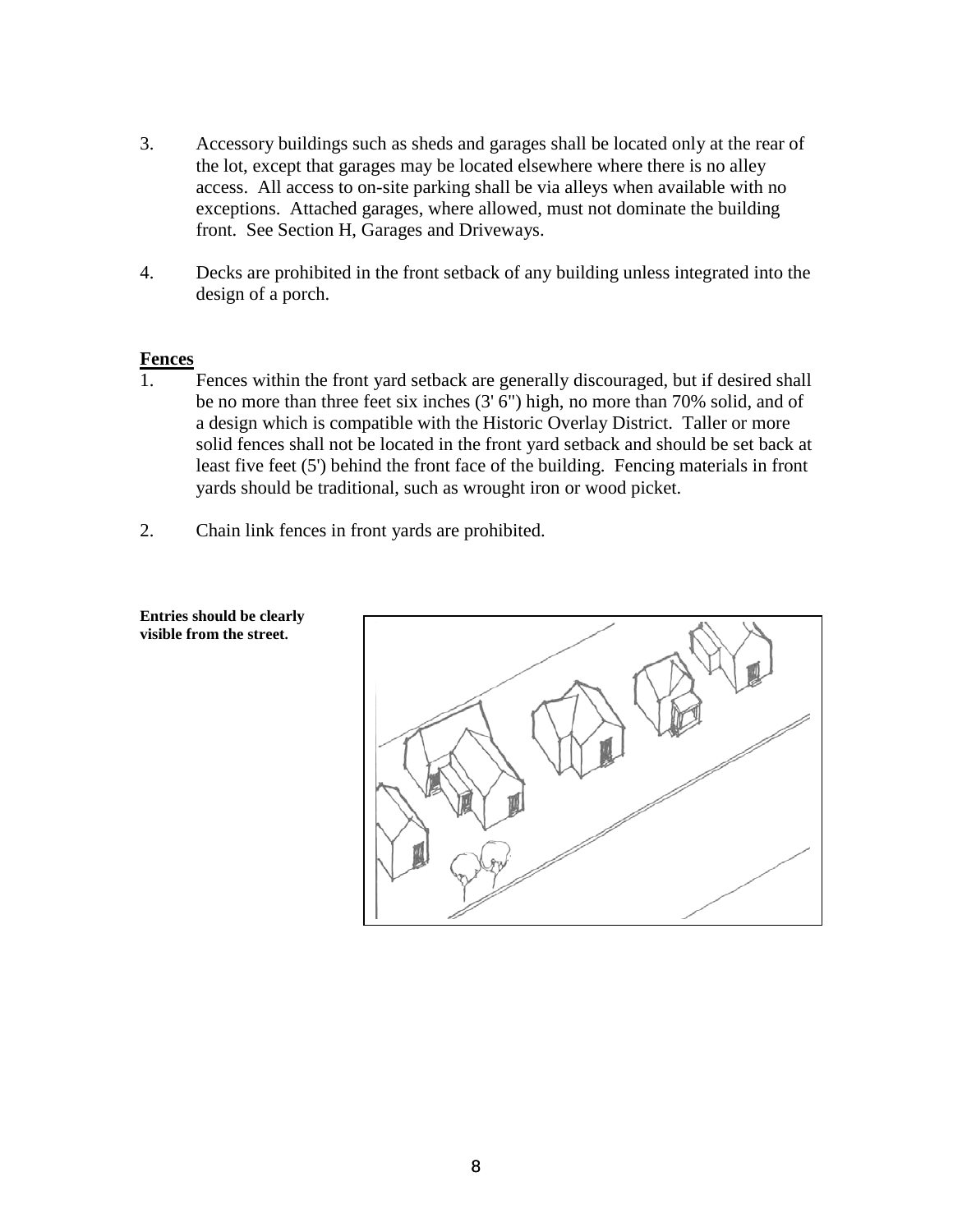# **Entries**

- 1. All new and buildings remodeled on the exterior shall present a front entrance facing and clearly visible from the sidewalk and provide pedestrian connections to the street. Buildings located on the front of a lot shall present a front entrance oriented toward the dominant street (e.g. Baker, Virginia,  $21<sup>st</sup>$ , Leonard, Victor, and  $19<sup>th</sup>$ .) Buildings located on the back of a lot which is not on a corner shall orient toward the dominant street and, when possible, present a front entrance visible from the sidewalk. Infill dwellings or buildings on the back of a corner lot shall orient toward the street to which they are adjacent.
- 2. Provide a covered space, entryway or porch, to provide weather protection over the front door. Entryways and a covered porch which is open on three (3) sides may project six (6) feet into the front setback. The base height of the ground floor shall be several steps above ground level.
- 3. Entryways should be of materials and proportions consistent with the neighborhood and the dominant treatment of the building. In general, wood is the proper material for doors, porches, etc.
- 4. Wood balustrades are strongly encouraged over prefabricated metal railings.
- 5. No more than two entry doors should be placed side by side. When more than two units are accessed in close proximity, it is preferable to have a single, highly articulated principal entry into a common lobby.

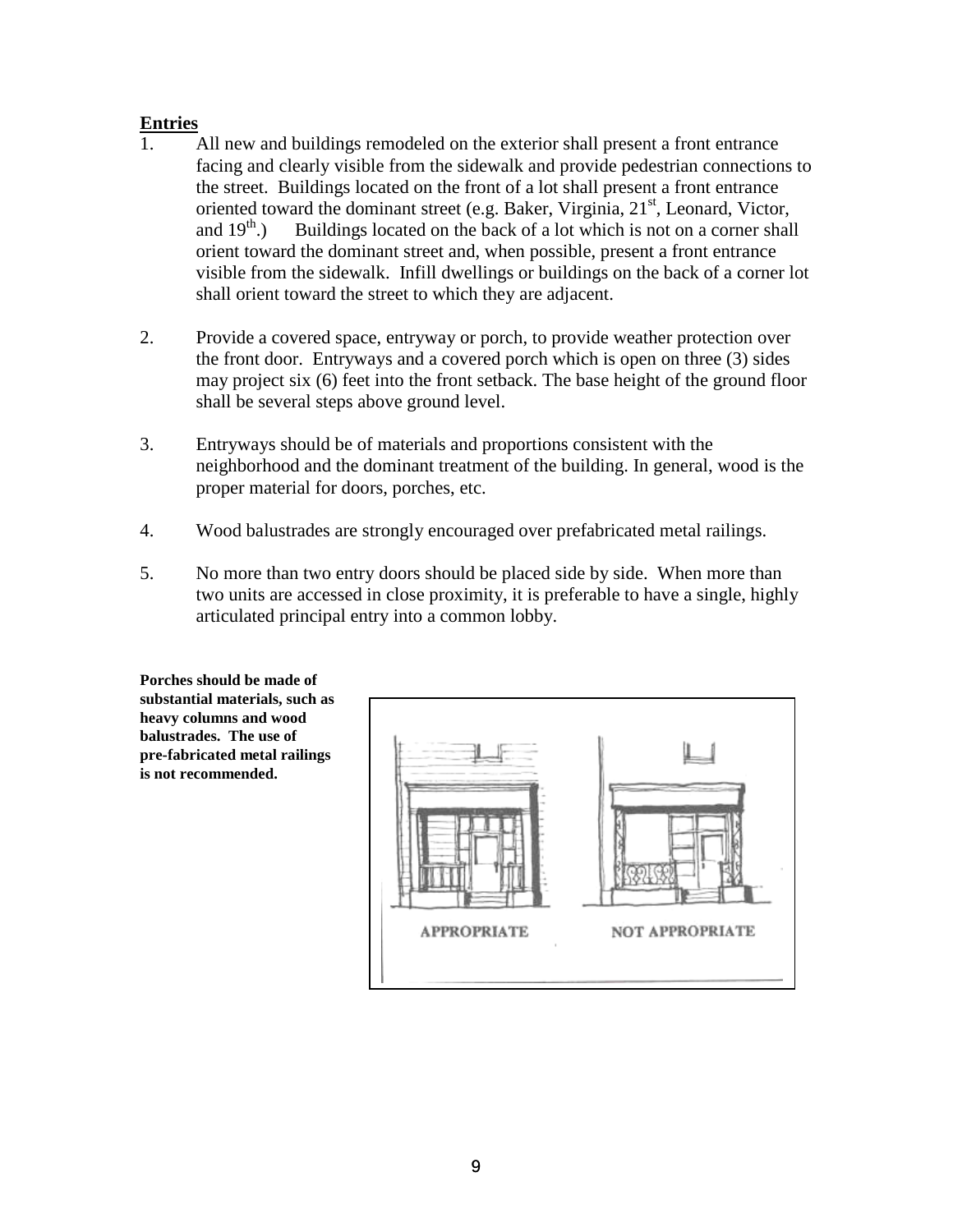# Arts and Crafts - Craftsman







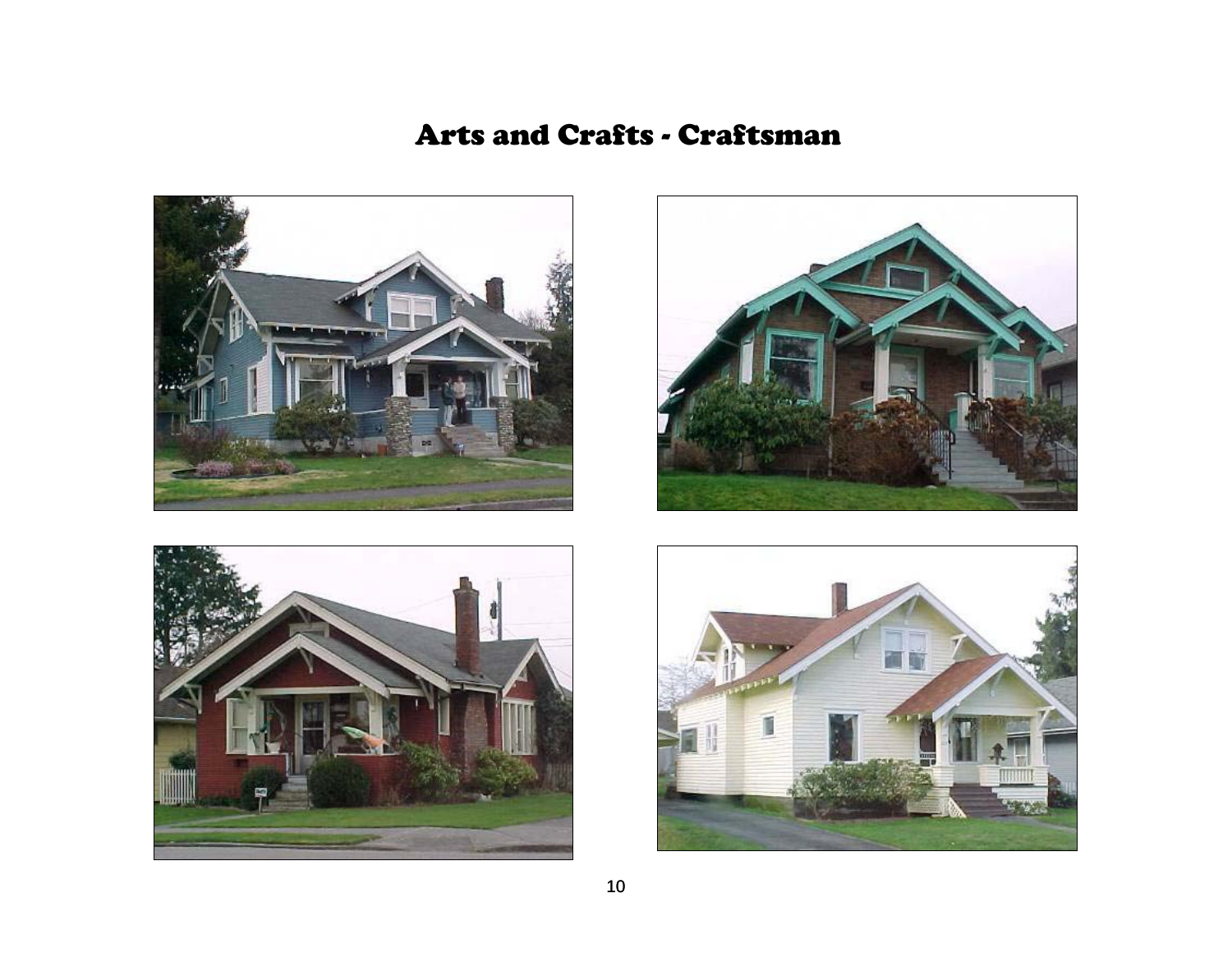# Colonial Revival







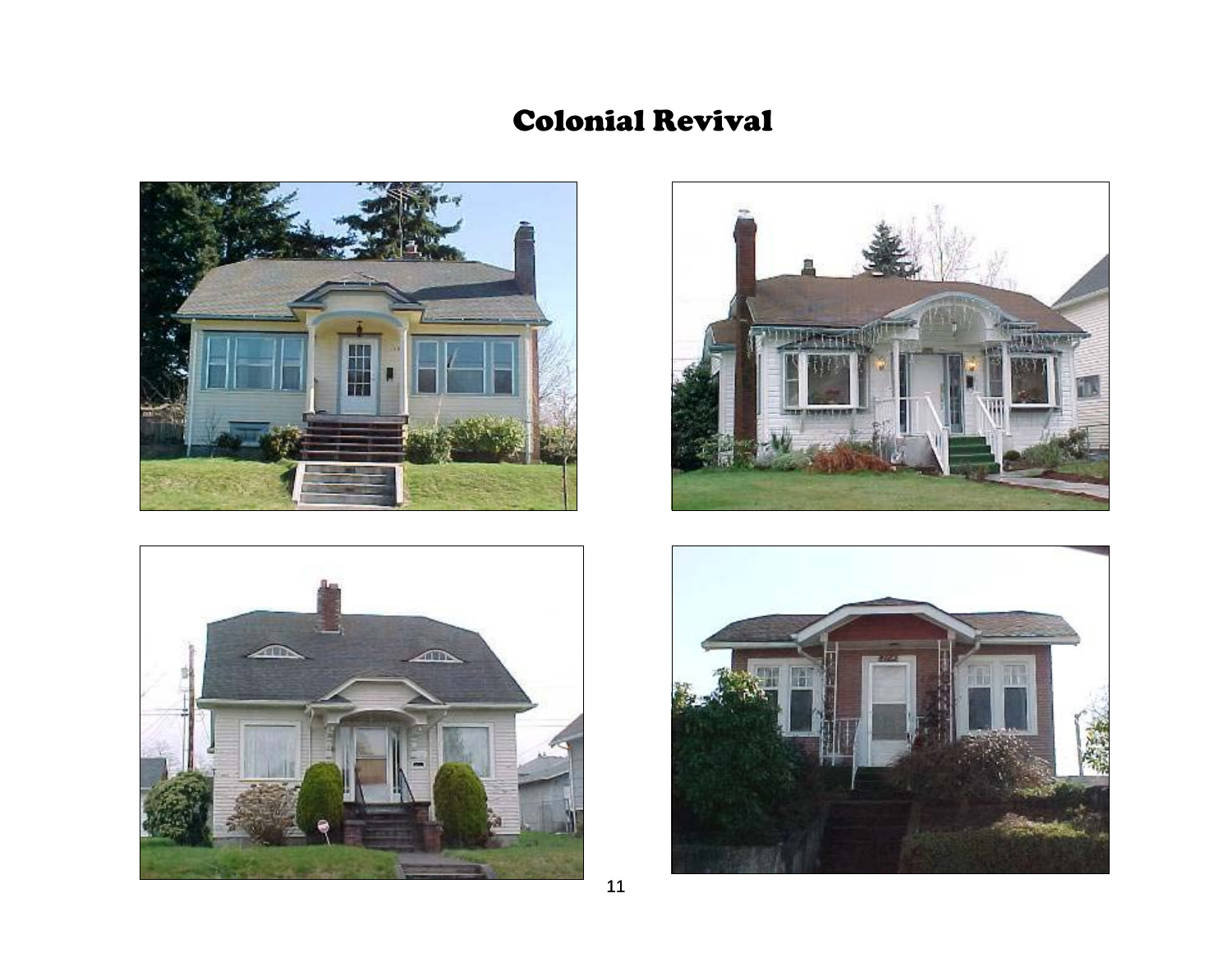# American Foursquare



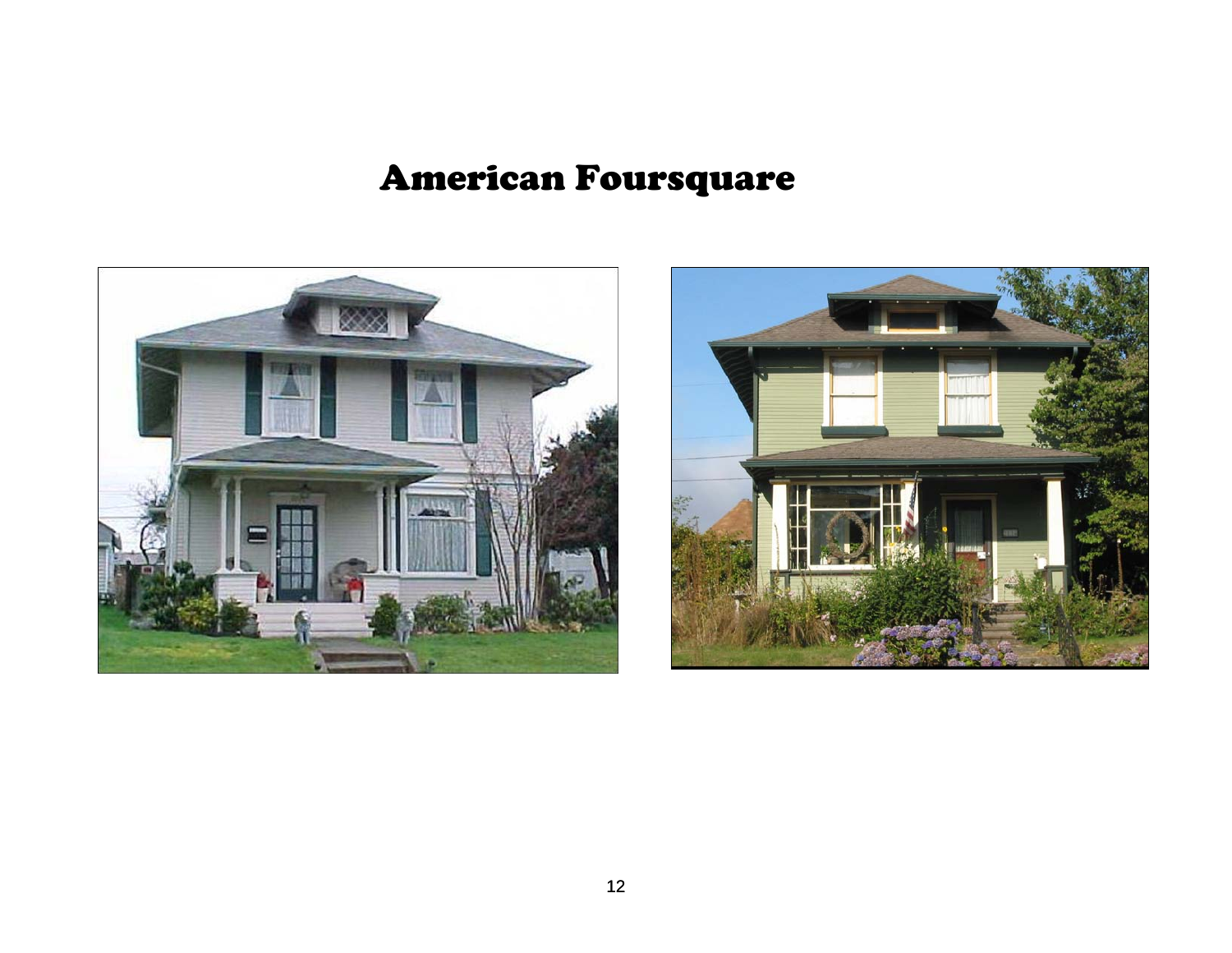## **Grouped Mailboxes**

1. Grouped mailboxes shall not be located within the front setback. Mailboxes should be integrated into the entryway except where mail delivery is inhibited by fencing. Freestanding mailboxes must be appropriate to the style of the neighborhood.

### **Guidelines for renovations and additions to existing homes:**

#### **Setbacks**

1. Maintain the same *perceived* spacing between houses. Additions to existing homes should generally be set back from the front face so the visual character of the existing building is preserved.



# **Guidelines for new development:**

#### **Setbacks**

1. Respect the existing setbacks from the street. See the Historic Overlay Zone Standards for required setbacks.

**Retain the street edge and the scale of the streetscape.**

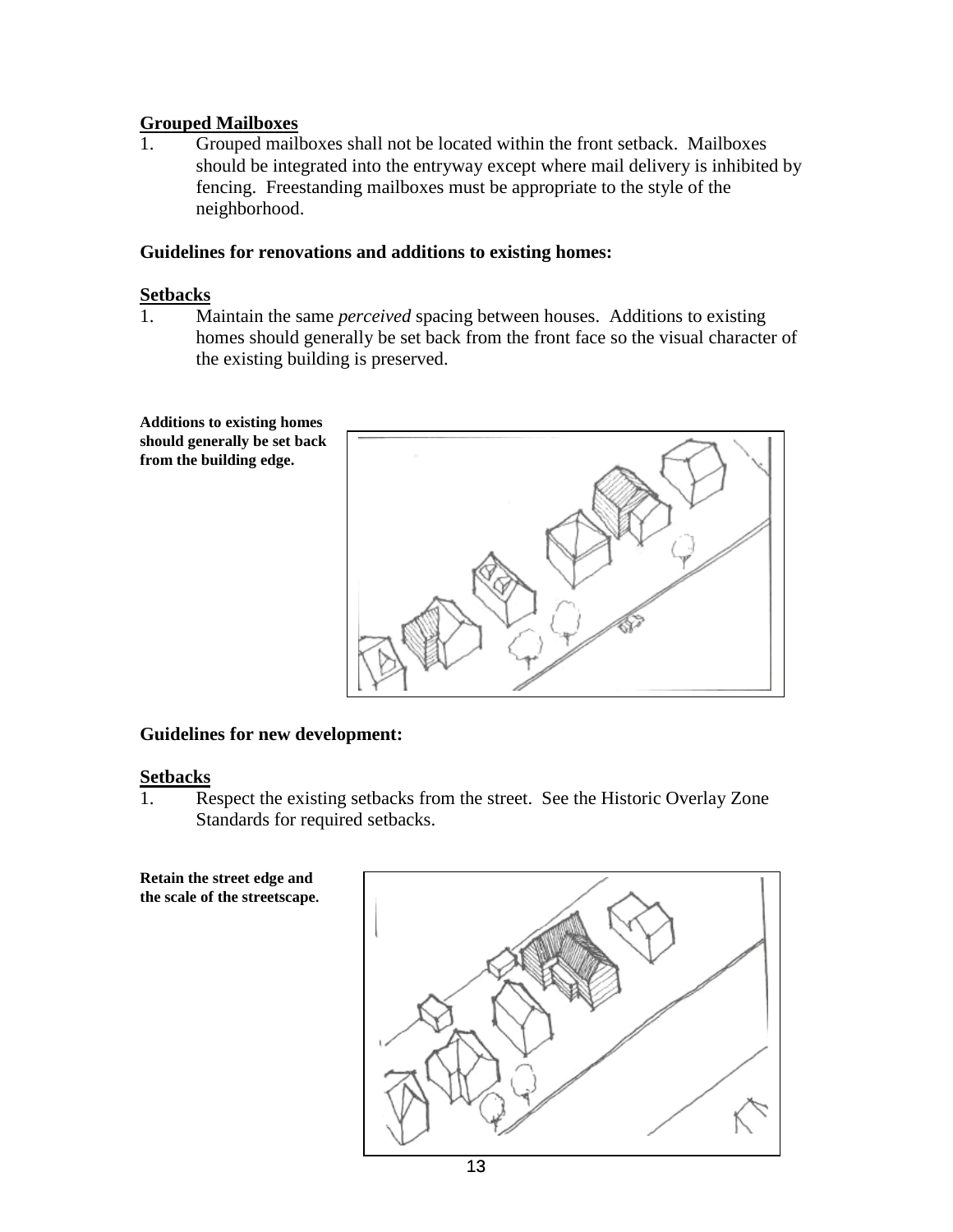# **C. Massing**

Buildings within the Historic Overlay Zone are generally typified by square to vertical proportions with prominent roofs accented by dormers. Some smaller houses such as those in one-story Colonial Revival style and bungalow form have horizontal proportions. The houses, typically 24 to 40 feet wide on individual lots with standard setbacks on both side property lines, create a prominent and repetitive street pattern. Houses are generally one, one-and-a-half or two stories with a consistent cornice or roof eave line at a height of 20 to 24 feet.

A building's size and proportions create its massing. Buildings which are too wide or too tall are incompatible with their neighbors and interrupt the consistent streetscape.

## **Guidelines for additions to existing homes:**

- 1. Additions should be of a complementary architectural character, with materials and construction methods which match the existing building and contribute to the overall character of the neighborhood. If the existing house has been modified in the past, it is encouraged to be improved to become conforming to the standards.
- 2. Additions should preserve the existing symmetrical or asymmetrical balance of the architectural composition.

# **Guidelines for new multifamily construction in R-3H and R-4H zones:**

1. The massing of new buildings should be in keeping with the character of the street and neighborhood. In order to maintain a consistent cornice line facing the Avenues, there shall be a prominent eave at no more than twenty-four (24) feet on new construction. See the Historic Overlay Zone Standards, Section 9, for allowable heights.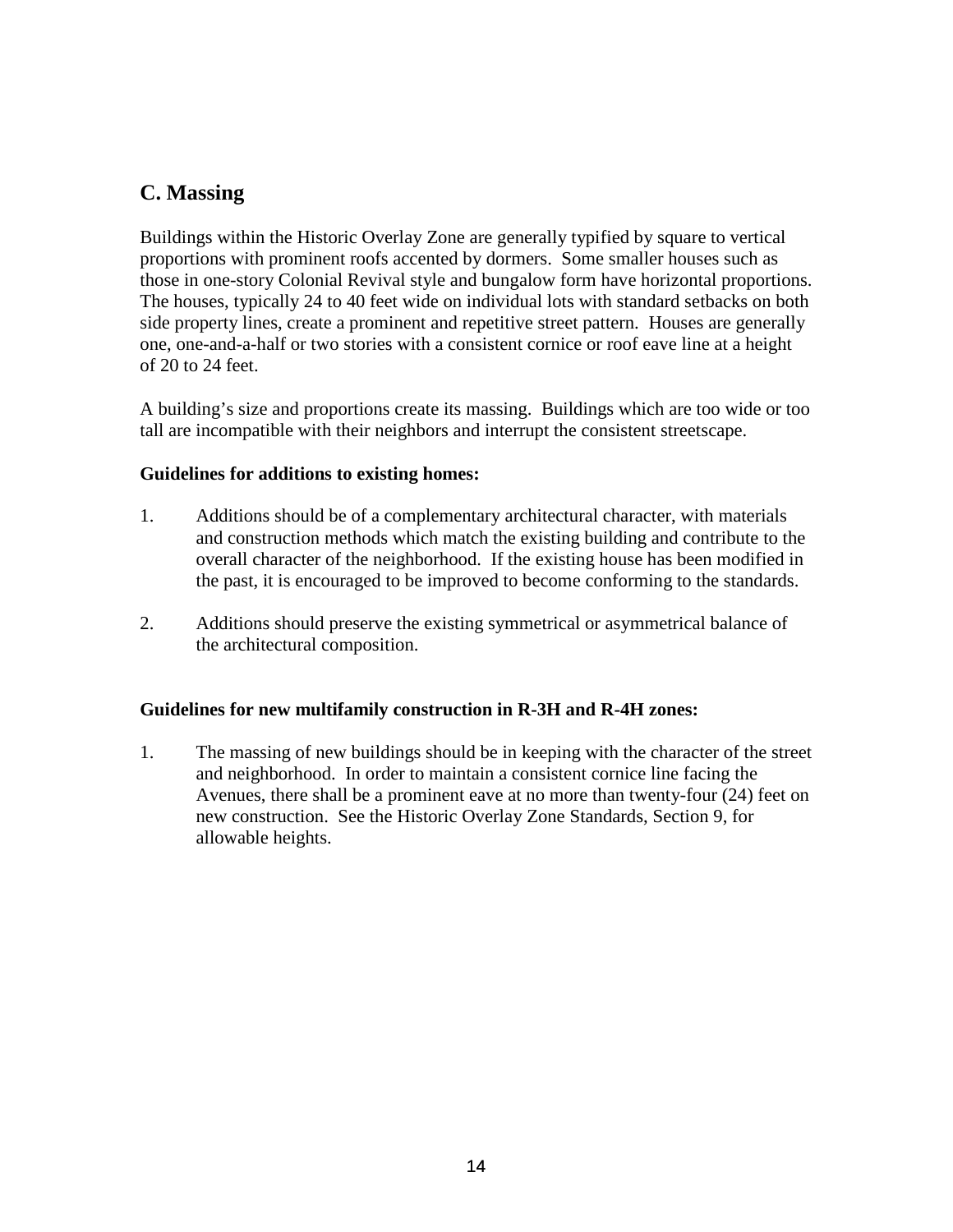- 2. Buildings over 50 feet wide shall have enhanced modulation to reduce the apparent size of the building and provide a sense of individual residences in multiple-family structures. This can be achieved by the creative use of architectural elements such as prominent entries, varied window patterns, balconies, courtyards, changes in material or colors and/or building separation.
- 3. Buildings over 50 feet wide on a sloped site as illustrated below shall follow the contour of the slope. The building will step down the hill providing variety in roof heights and façades.



Modification of Height Standards in the R-3H and R-4H zones.

The Historical Commission has the option to allow a 10 percent increase in height in the R-3H Historic Overlay Zones. This modification is to be granted for exceptional design. It will be the proponent's responsibility to demonstrate exceptional design has been achieved. This will require the proponent to present plans that specifically identify the ways in which the project enhances the character of the neighborhood. The following are some of the factors the Historical Commission may consider:

- Demonstrable complementary response to the neighborhood architectural character, as evidenced by similar roof types and slopes, building materials, architectural elements and building proportions.
- A building designed to minimize impacts on adjacent structures and public views by increased side setback, recessed or stepped back upper floors and varied roof height.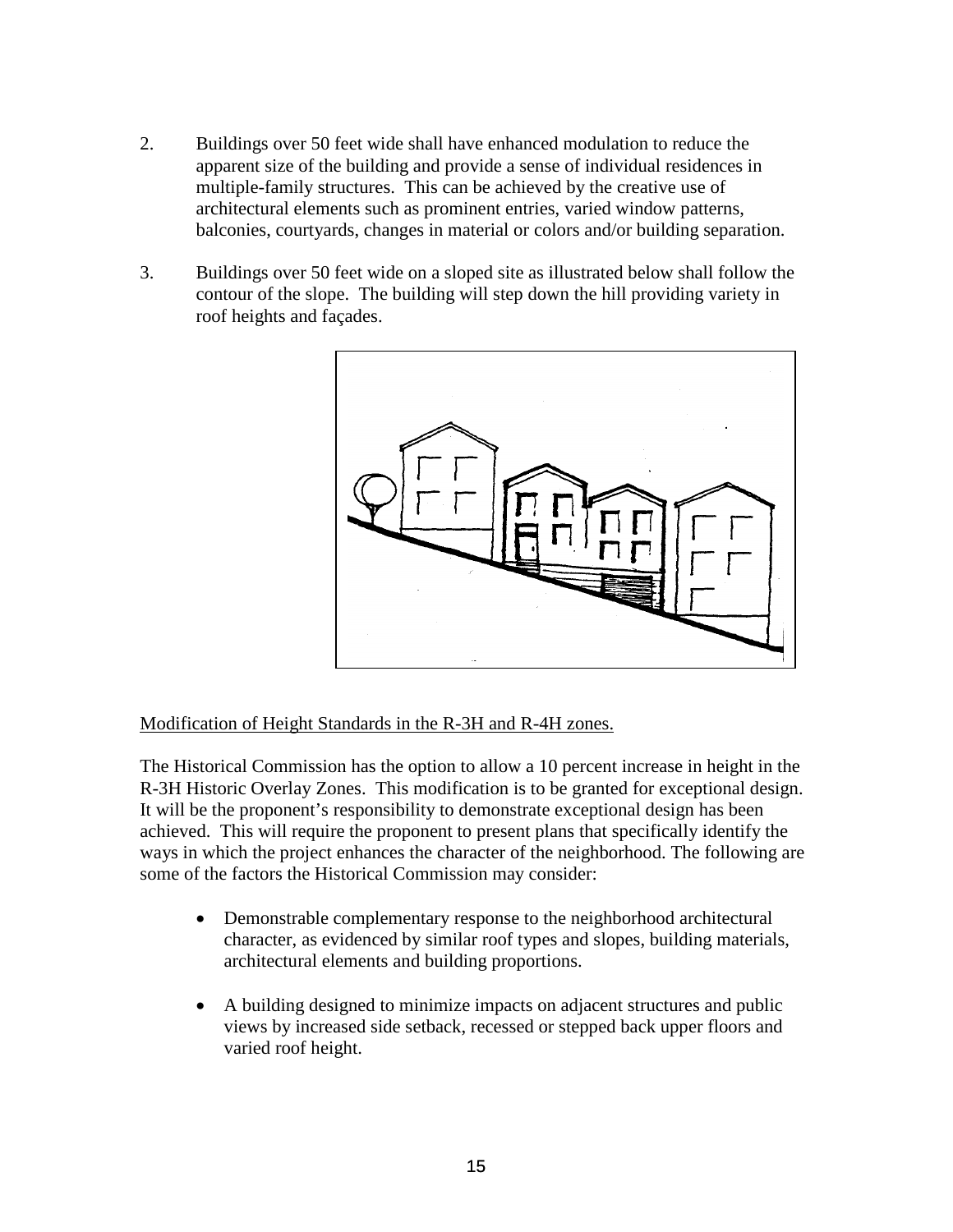- Positive relationship to a street corner by use of front yard type landscaping and facades with attractive building elements facing both streets.
- Specific architectural design features to reduce the apparent size of the building, to add human scale and provide visual interest. These features can include the use of bay windows, balconies, enhanced modulation and multiple entries to divide a large building into smaller identifiable pieces. The apparent size of a roof can also be reduced by varying the height, adding multiple eaves, chimneys, steeply pitched gables or dormers.

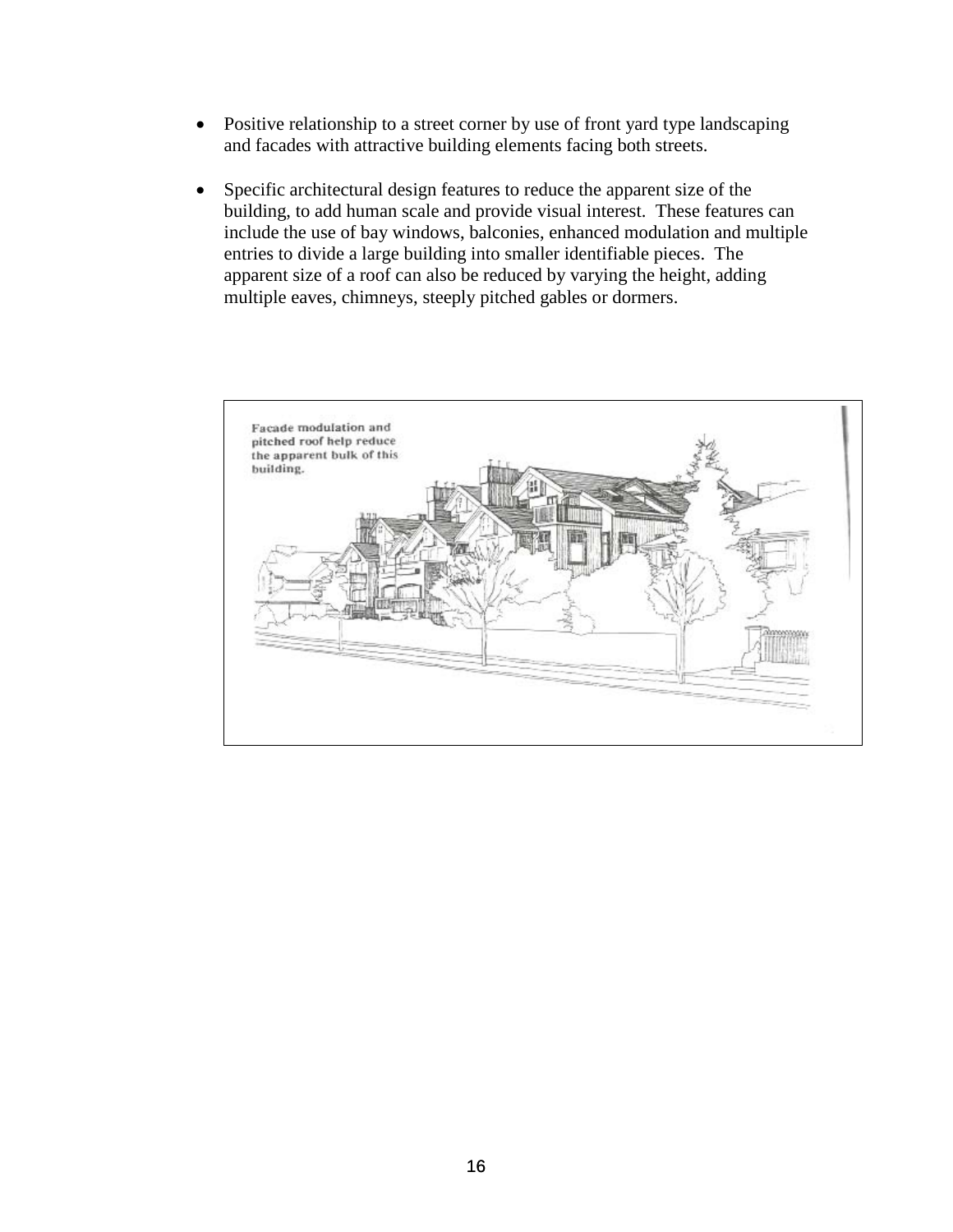



This design uses dormers, bay windows, and extensive architectural detail to reduce the apparent size of the building and relate to the neighborhood.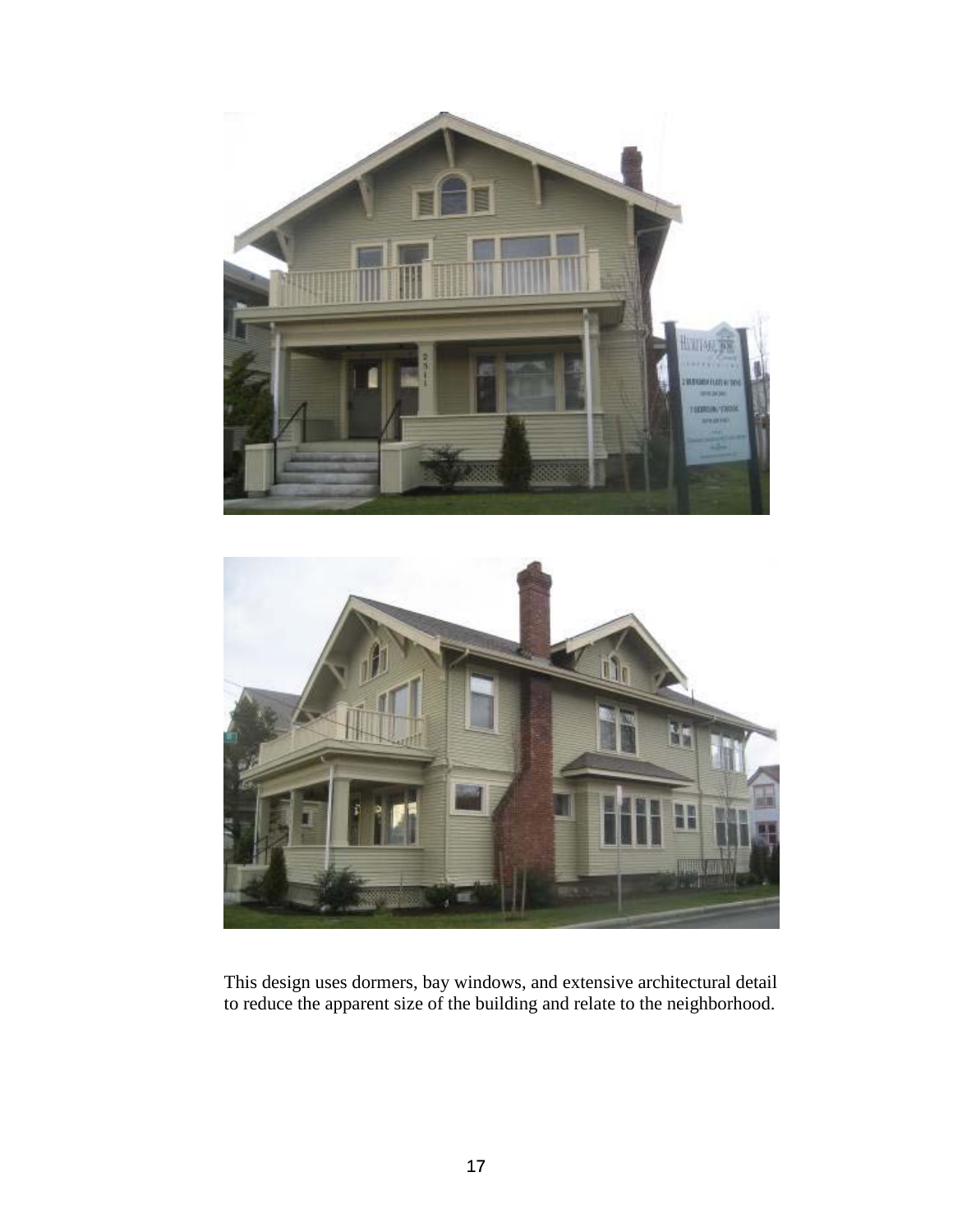# **D. Roof Lines**

Pitched roofs give the Historic Overlay Zone a distinct visual character and add interest to the streetscape. Steep, sloping roofs are important to the character of the neighborhood, and the use of roof overhangs and deep cornices provides architectural interest and building variation. Secondary roof elements such as dormers, fascia, brackets (knee braces), cornice returns, and clipped gables are used creatively to enhance the roofs. Roofs shall always overhang the walls.

> **DORMERS FASCIA**

**BRACKETS ROOFLETS PORCHES** 



### **Guidelines for additions to existing homes:**

- 1. Maintain the forms of the existing front roof. In general, pitched, hipped or gabled roofs are the predominant roof forms of the neighborhood and should be used on additions visible from the street. Small dormers break up the roof and are found on most homes of the period. Some homes have clipped gables.
- 2. In some cases the roof line may be modified, but any alterations to roof lines should be sensitive to the form, pitch and symmetry of the existing roof and the overall style of the structure.

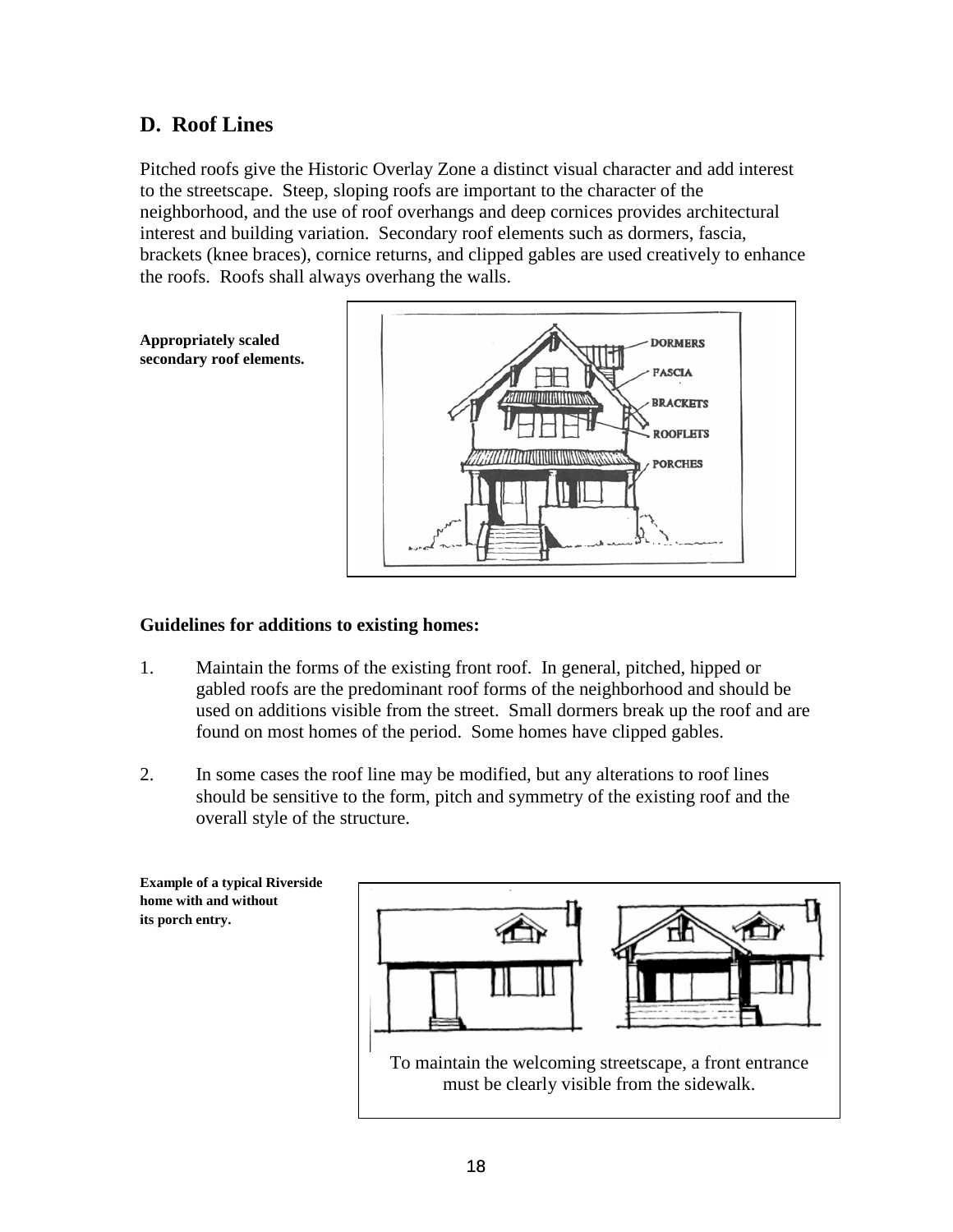**Additions should be sensitive to the existing roof forms.**



#### **Guidelines for new construction:**

- 1. All new buildings shall feature prominent pitched roofs which slope a minimum 6:12 vertical to horizontal ratio and maximum 12:12 ratio. Additions to existing buildings may have a flatter pitch if it matches or is sensitive to the existing roof forms. Porches in particular may have a flatter pitch which is historically accurate.
- 2. The roof can contain living space with dormers providing light and air. Dormers shall not dominate the roof. They are secondary elements.



#### **Roof decks**

Roof decks are generally inappropriate. If allowed, they should be as unobtrusive as possible and integrated into the existing structure.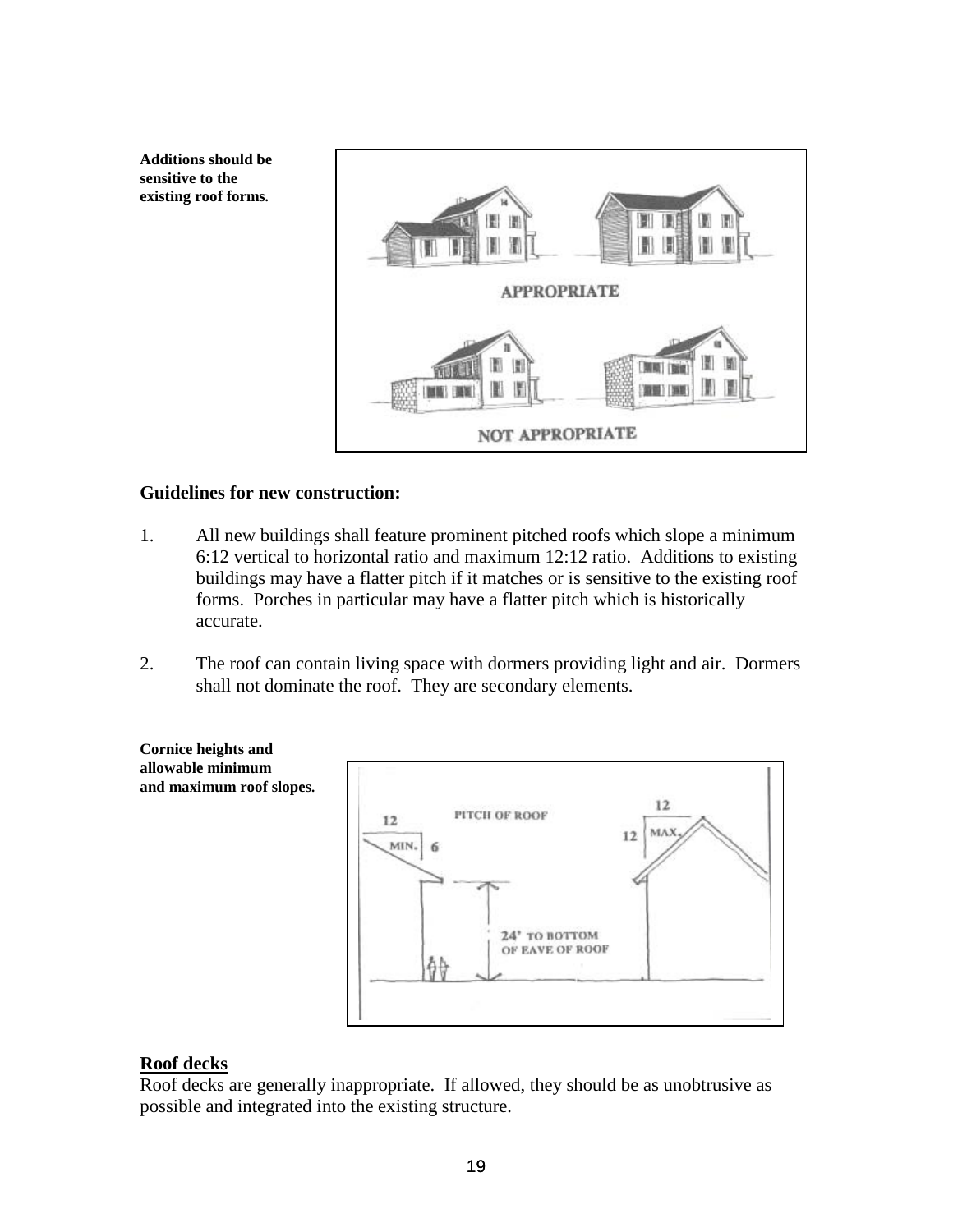# **E. Windows and Doors**

Windows are important elements in the composition and style of a house and are typically highlighted or accented. They should be of consistent style with other architectural elements of a house. They are the eyes of a house, and when facing the street, lend a degree of safety and security to those walking by. A wide variety of window configurations can be seen in the Historic Overlay Zone, ranging from vertical in proportion to almost square and horizontal. However, windows which slide open horizontally are inconsistent with the historic character of the neighborhood and historic house styles. Changing the size or configuration of window openings on a historic house detracts from its style and character.

Typically on historic homes the window frames are made of wood and surrounded by a thick wood sash which accents and celebrates the window, while protecting it from wind and rain. In some instances, original windows have been replaced with aluminum frame windows which lack the depth and mass of the originals

Stained glass that matches the period and leaded glass are also common historic window elements.

Doors should match the period and style of the home. Exterior storm doors made of aluminum are very visible from the street and can detract from the appearance of a home.

#### **Guidelines:**

- 1. When replacing deteriorated windows or adding new windows to existing buildings, the windows should match the existing window size and style.
- 2. Window proportions should match the architectural style of the house. Horizontal windows should be of proportions and configurations found in the original windows of historical houses. Windows which slide horizontally are not in character with the historic neighborhood or historic house styles and shall be avoided.
- 3. Openings should indicate floor levels and should not occur between floors except where historically accurate.
- 4. Several windows can be grouped horizontally to accent a bay or interior room.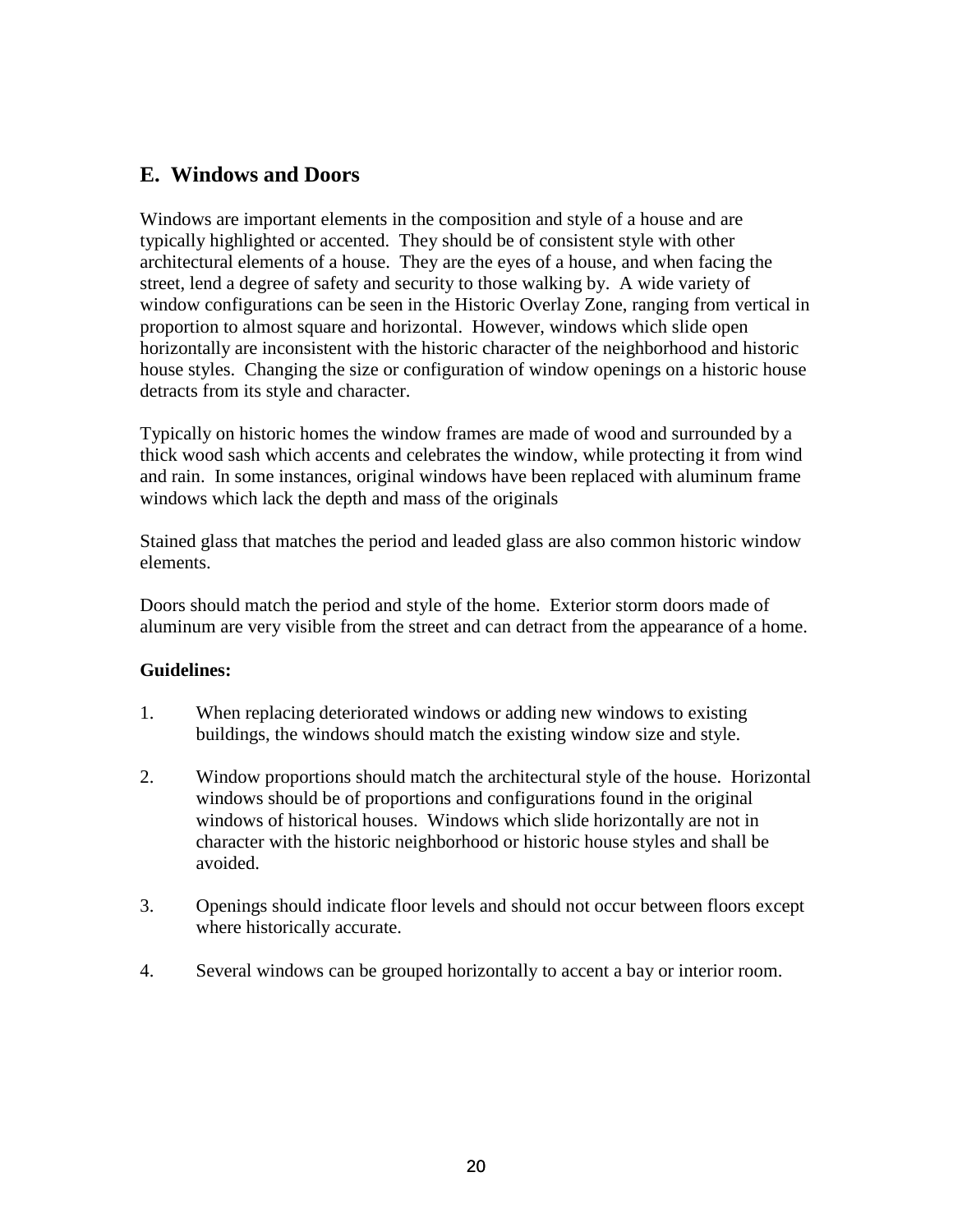**Respect the existing historic proportions of windows and openings.** 



- 6. The use of metal window frames is discouraged. If used, they should be recessed with wood window trim constructed around the frame to provide window depth consistent with the character of the historic neighborhood.
- 7. Vinyl-covered wood windows, which have the depth and solidness of a wood sash, are acceptable.
- 8. Windows with frames made of vinyl, fiberglass or similar materials may be used on new construction, but they should be recessed and wood window trim constructed around the frame to provide window depth consistent with the character of the historic neighborhood.
- 9. Front doors should be consistent with the architectural style of the house and the neighboring homes.
- 10. Front doors and porches should be located several steps above ground level. An exception to this may be granted if the adjacent houses have fewer steps to the porch.

# **F. Exterior Materials**

Historic exterior building materials reflect the craftsmanship of the era in which they were used. The abundant timber and the New England building traditions set the tone for the neighborhood. The predominant exterior building material is horizontal wood siding in a maximum width of 6 inches. The texture and pattern of wood siding enhances the visual qualities of the streetscape. Some Tudor style homes are present with a combination of wood and stucco exterior, and some later Craftsman homes have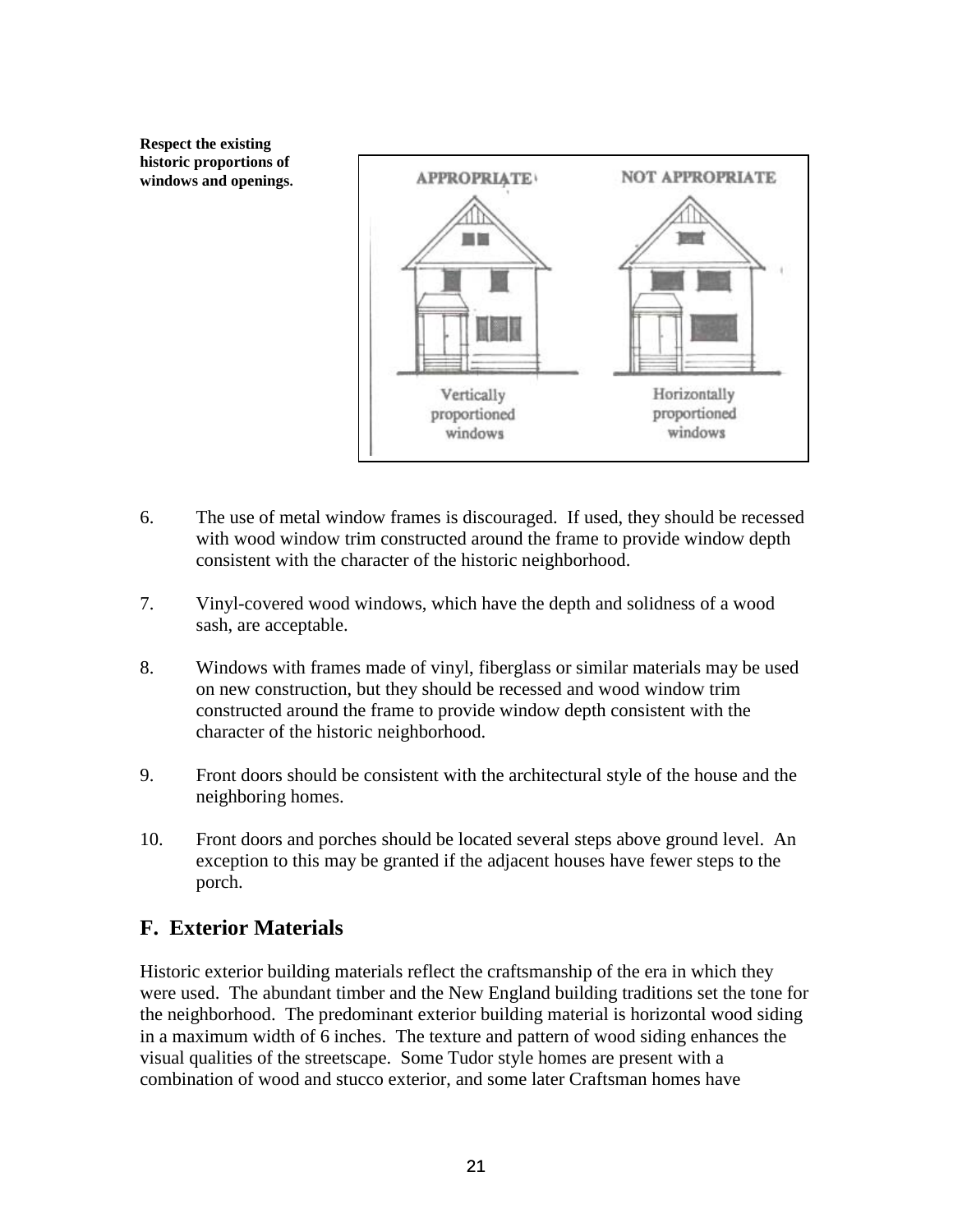incorporated brick or stone as accent materials. Roofs are typically wood shingles, shakes or asphalt shingles.

### **Guidelines:**

- 1. Use traditional materials consistent with the scale and character of the street. The typical materials, wood siding with minimal stone or brick accents, and methods of construction found in the neighborhood are encouraged for all construction. Hardiplank or similar type concrete composite siding or equivalent is an acceptable substitution for wood. Generally, stucco and other troweled materials are not appropriate unless framed or trimmed with wood. Aluminum or plastic imitations of wood siding are not encouraged, but may be allowed on an addition to match existing siding.
- 2. Stucco, if used, should be combined with robust detailing of wood or brick and should be reserved for use only on homes where it is historically within character such as Tudors.
- 2. Mirrored glass, asphalt, asbestos and corrugated siding, exposed concrete block and plywood or T-111 siding are strongly discouraged as inappropriate building materials.

| $4 - 6$ " WIDE                       | VINYL OR                             | SHINGLE                          | <b>APPROPRIATE</b> |
|--------------------------------------|--------------------------------------|----------------------------------|--------------------|
| <b>CLAPBOARDS</b><br><b>VERTICAL</b> | <b>ALUMINUM</b><br><b>ARTIFICIAL</b> | <b>GRAINED</b>                   | NOT APPROPRIATE    |
| <b>SIDING</b><br><b>ASRESTOS</b>     | STONE<br>WIDE VINYL                  | <b>VINYL</b><br><b>STAGGERED</b> | NOT APPROPRIATE    |

**Horizontal siding and trim up to 6" wide are almost always the best choice.**

.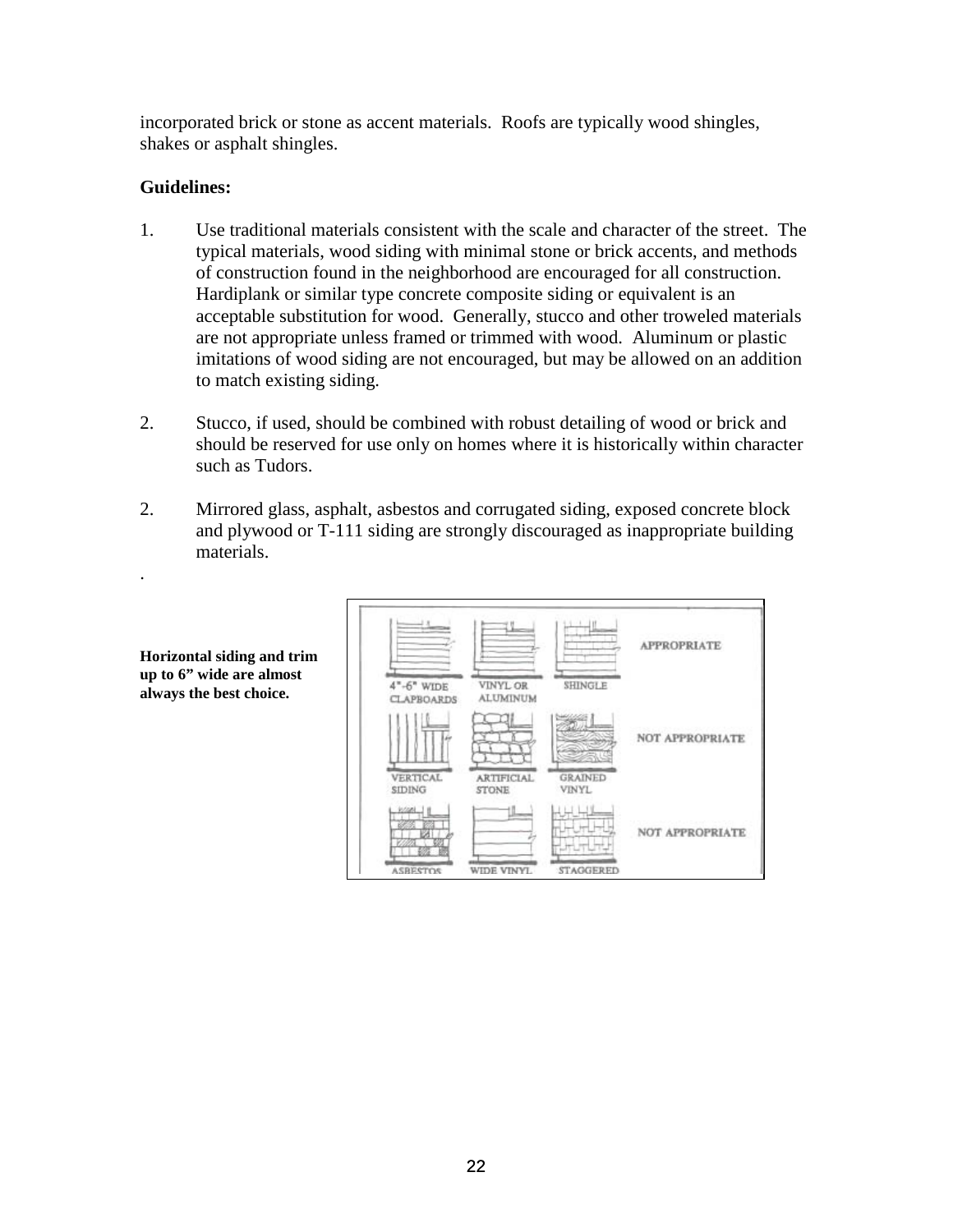# **G. Paint Scheme and Colors**

The choice of color for a building can greatly affect how well a building fits in with the neighborhood. But color choice is a personal decision on the part of a building owner and can be changed. In general, muted colors were the historic preference.

# **Guidelines:**

- 1. Everett's architectural expressions of color historically were conservative, emphasizing muted or earth shades or tones rather than pure hues. Brighter colors should be reserved to accent trim details and doorways and used in moderation. Exterior wall color choices should not be bright or garish.
- 2. Choose the number of colors applied to the exterior of a home sparingly. Usually combinations of three colors: the base, the walls or body of the house, and the trim, will be sufficient. Be observant of the color of the roofing material as well, as it is noticeable from the street.
- 3. Windows seen from the street can appear dark, so a light color is recommended for the sash, the part of a window frame which touches the glass.
- 4. A small paint chip will take on a life of its own on a whole house. It is suggested that a quart sample of the color scheme be applied to a section of the building as a test.
- 5. Consult paint sample booklet for historically appropriate colors.

# **H. Alleyways and Vehicular Access**

The absence of intrusive driveways is critical in establishing the visual continuity, pedestrian orientation and identity of the neighborhood. Existing garages are located at the rear of the lot with access provided by alleyways. There are apartment complexes which provide covered parking at the rear of the lot as well.

#### **Guidelines for all development:**

- 1. On all sites served by alleys, access to all off-street parking shall be via the alley and no driveways from the main street will be permitted. Access to off-street parking for houses on the east side of Baker shall be from Fulton Avenue.
- 2. All service elements, such as dumpsters and trash rooms, shall be located in the rear yard. Access shall be via the alley.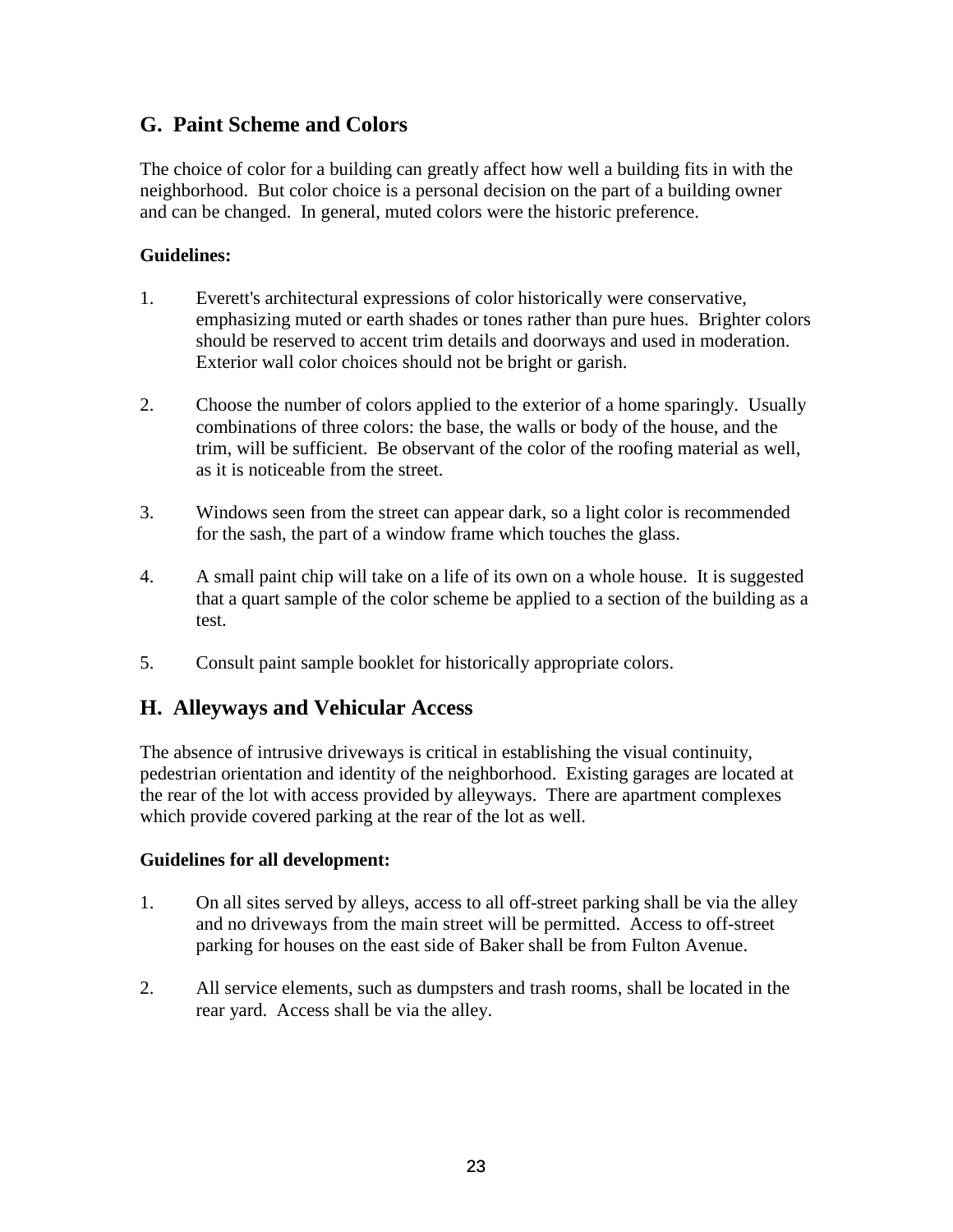# **I. Garages and Driveways**

The patterns of development in the era before the domination of the automobile have created a neighborhood which emphasizes the pedestrian approach. Garages and carports are located at the rear of the lot along alleyways. The sidewalk along the street is uninterrupted by curb cuts, and front yards are free of driveways, garages and parked cars.

## **Guidelines for all development:**

- 1. Detached garages shall be located off alleys, except where no alley access exists. Access to detached garages for houses on the east side of Baker shall be from Fulton Avenue. Where allowed, garages accessible from the street, attached or detached, should be architecturally integrated and never dominate the building. All garages shall be set behind the building entry.
- 2. Garages should reflect the material, style and construction of the original home.
- 3. In the construction and sheathing of garages, use materials such as wood siding or brick, which are compatible with the neighborhood and the existing home. Avoid incompatible finish materials such as concrete, especially concrete block. Siding materials should cover concrete block construction to within eight inches (8") of the ground.
- 4. Open carports shall not be visible from the street.

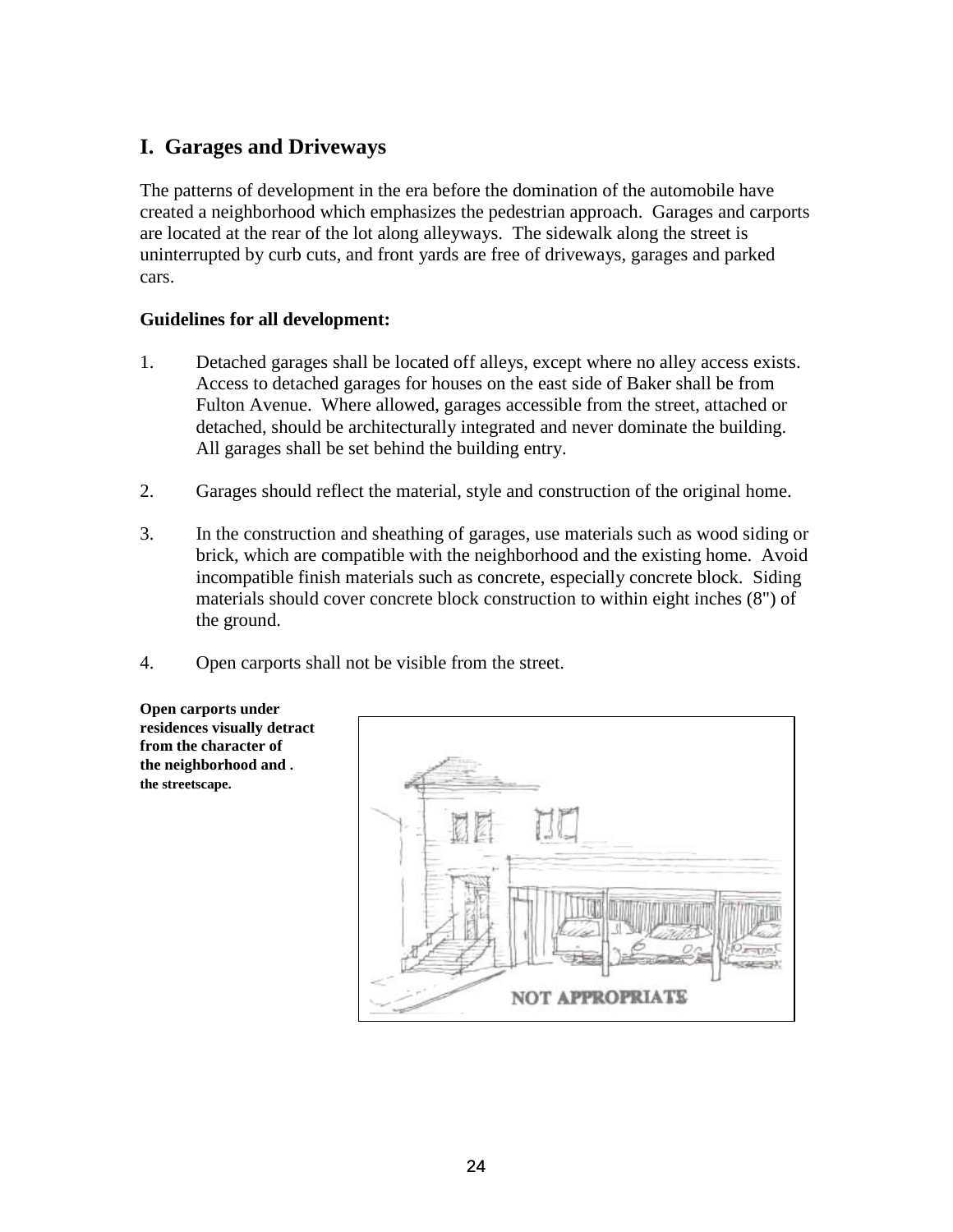# **J. Parking**

Parking affects the quality of the streetscape. In the Historic Overlay Zone, parking is located on the edges of the street or in garages/carports off the alleyways at the rear of the lot. The pedestrian orientation of the streetscape would be disrupted if cars were to park in the front yards.

## **Guidelines:**

- 1. On-site parking shall not be located between the building and the public street, except where no alley access exists.
- 2. All access to on-site parking shall be via alleyways when available with no exceptions.
- 3. Provide off-street parking for all new development. See the Historic Overlay Zoning Standards, Section 7, for parking requirements.

# **K. Infill in Rear Yards**

Traditionally homes have a usable rear yard for the use of the residents. Some houses have accessory buildings or additions which take up a large percentage of the rear yard without affecting the streetscape.

In R-3H and R-4H zones, rear yard infill (construction of a second residential building on the same lot as a residential structure existing at the time of original adoption of these Guidelines) is encouraged as an incentive to retain the existing historic buildings while allowing increased density. Rear yard infills are also allowed in the R-2H zone on lots of 7,500 square feet or more. Rear yard infills can provide a mix of housing types while preserving the single family atmosphere which is valued. The process of infilling rear yards and adding a new building requires sensitive and creative design.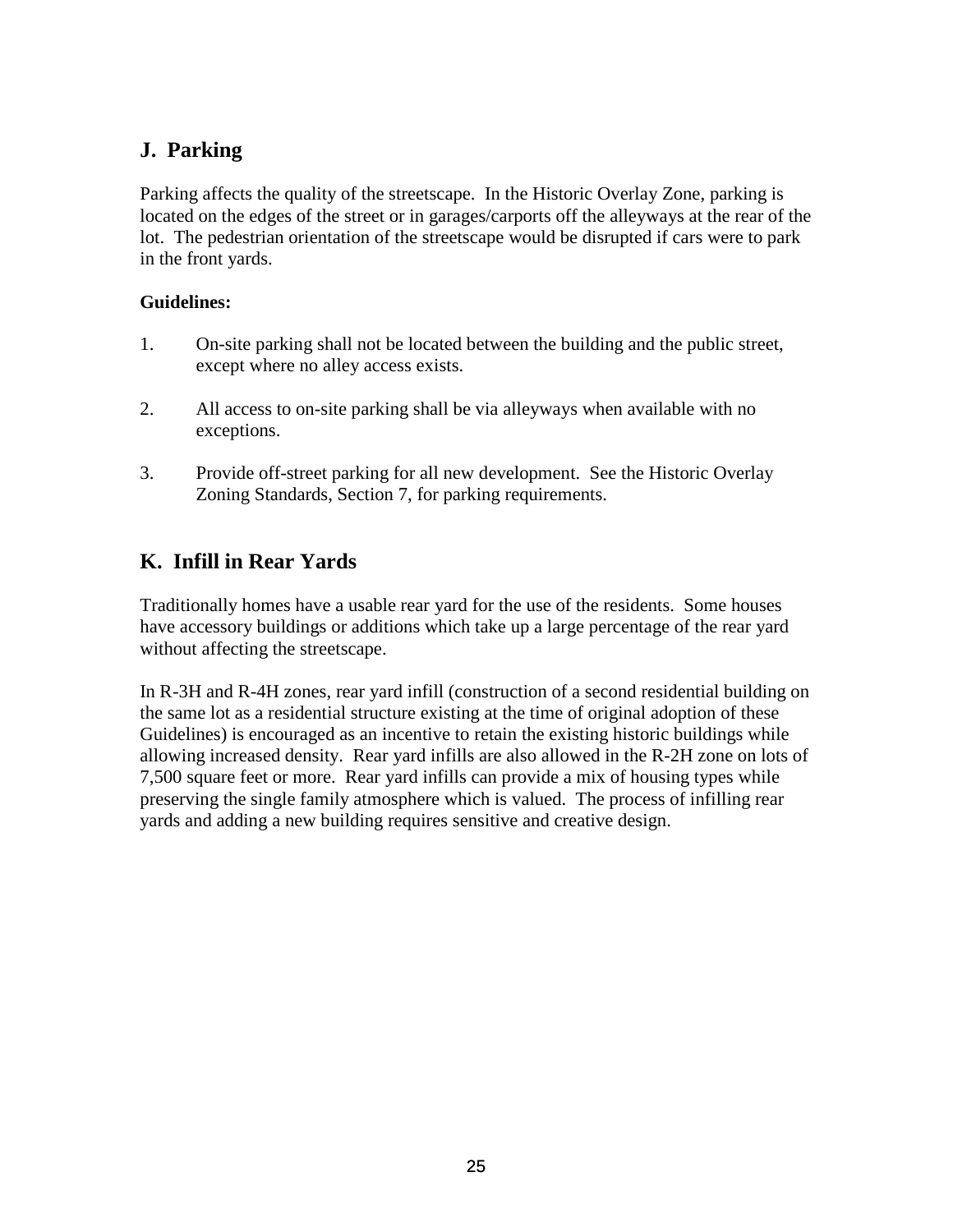

## **Guidelines for the construction of a second residential building on the same site:**

- 1. The design of the new building should be in character with the existing building and the neighborhood. The infill building should be secondary in size and scale to the existing building.
- 2. The existing house should be retained with minimal additions. The existing home should be restored in keeping with the positive aspects of the neighborhood character and its unique architectural features.
- 3. The infill building should not have significant adverse effects upon neighboring properties, such as markedly reducing privacy or blocking access to the sun.
- 4. Corner lot infill buildings should respond to and enhance the streetscape of both the north/south and east/west streets.
- 5. There should be enough separation between the existing building and the new infill building to provide for usable open space for the use of the residents. See the requirements of the Historic Zoning Overlay Standards, Section 15.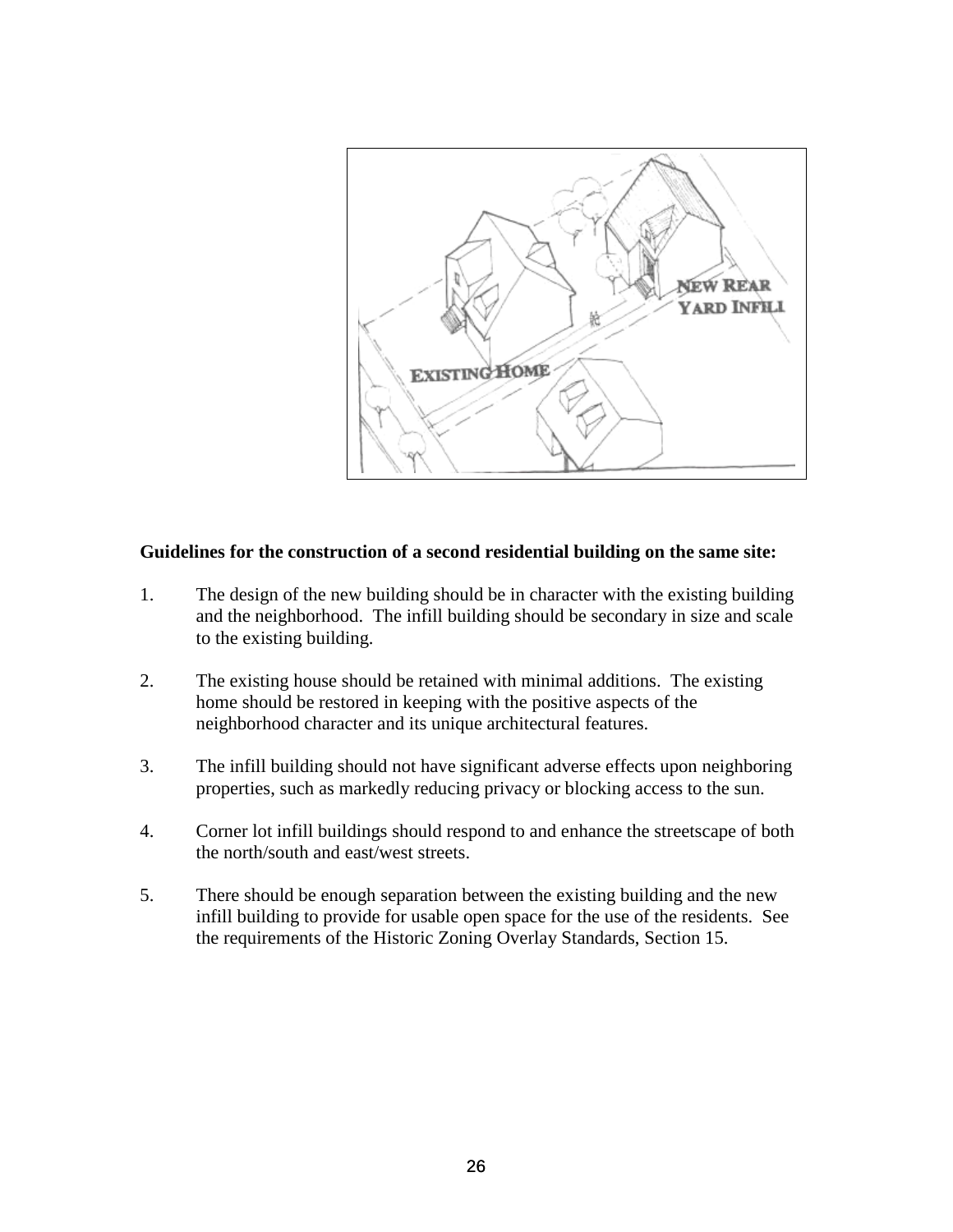**Open space for the use of the residents.**



- 6. To retain openness to the alley, infill in the rear yards should be limited in width so as not to create a wall on the edges of the alley.
- 7. Infill buildings, when possible, should be visible from the sidewalk and street to enable identification. Pedestrian access from the street should be independent of the existing house and identifiable from the sidewalk.

**Entries to all rear yard infill should be clearly visible from the sidewalk if possible.**

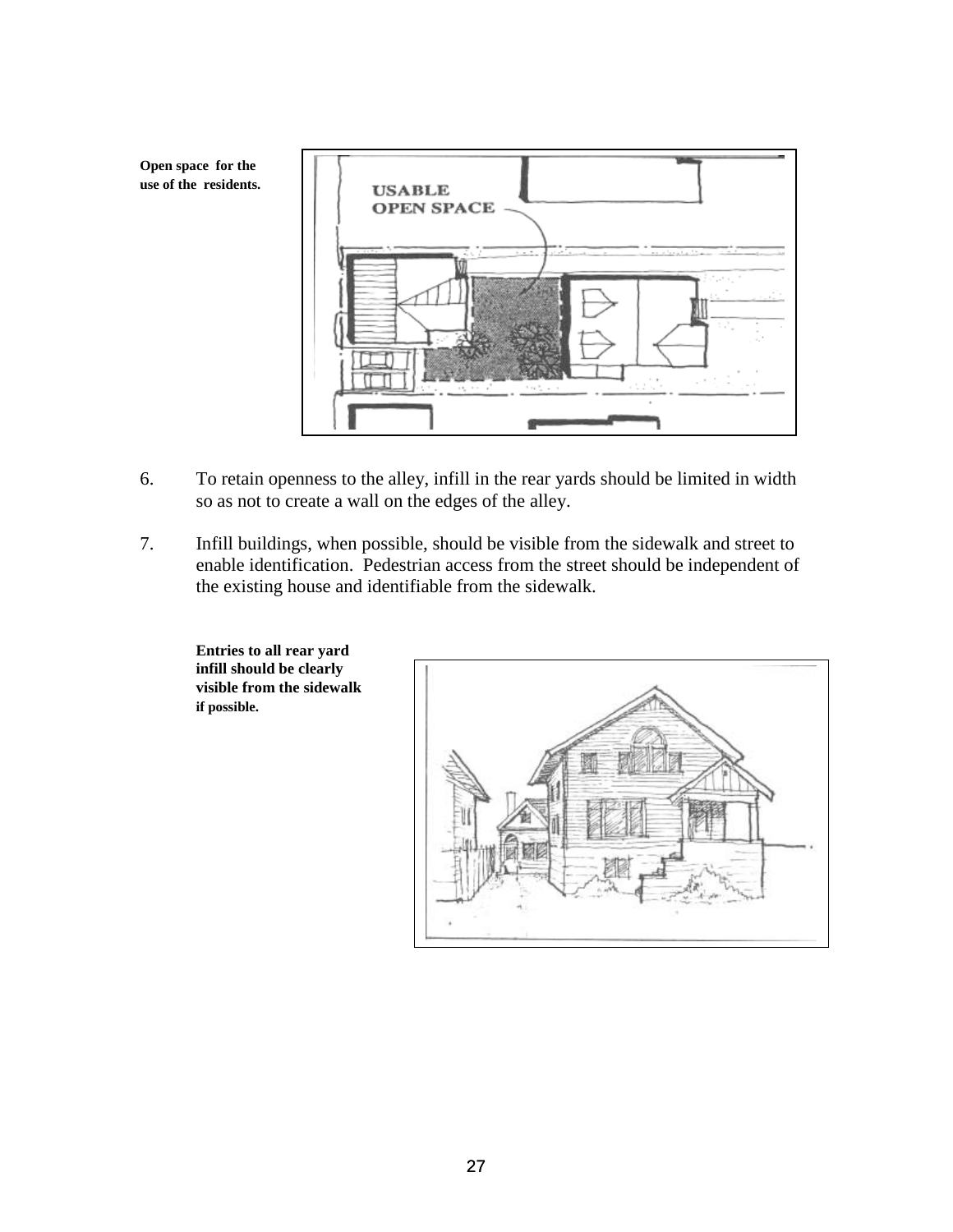# **L. Tree Preservation**

The existing trees of mature size and stately form contribute substantially to the character of the neighborhood. Some were planted during the founding of the neighborhood and are as old as the homes. Mature trees also contribute substantially to the monetary value of homes in the neighborhood.

# **Guidelines:**

- 1. Preserve and enhance the neighborhood aesthetic character by preventing indiscriminate removal or unsightly pruning of significant trees.
- 2. Unless a significant tree has been determined to be unhealthy or a threat to property or life, retain and respect the trees on private property.
- 3. Consult a certified arborist for direction on pruning
- 4. When planting new trees, choose species carefully so they will not block views when mature. A list of trees appropriate for urban settings, "Trees for Everett, A Photo Guide," is available from the Planning Department public counter.

# **M. Landscaping**

# **Guidelines for all new construction:**

1. The front yard of all new multifamily buildings shall be landscaped with lawn, shrubs and trees. The applicant shall submit a landscape plan, as required by the Core Residential Design Standards and Guidelines, for approval during the permit review process.

# **N. Commercial, Church and Religious Facility Construction in R-3H and R-4H Zones**

# **Guidelines for commercial, church and religious facility and institutions uses**

To complement the adjacent residential neighborhood, construction of commercial developments, churches or religious facilities or institutions should feature some of the following:

• An attractive walkway from the street to the building entrance and a covered, lit building entrance facing the street.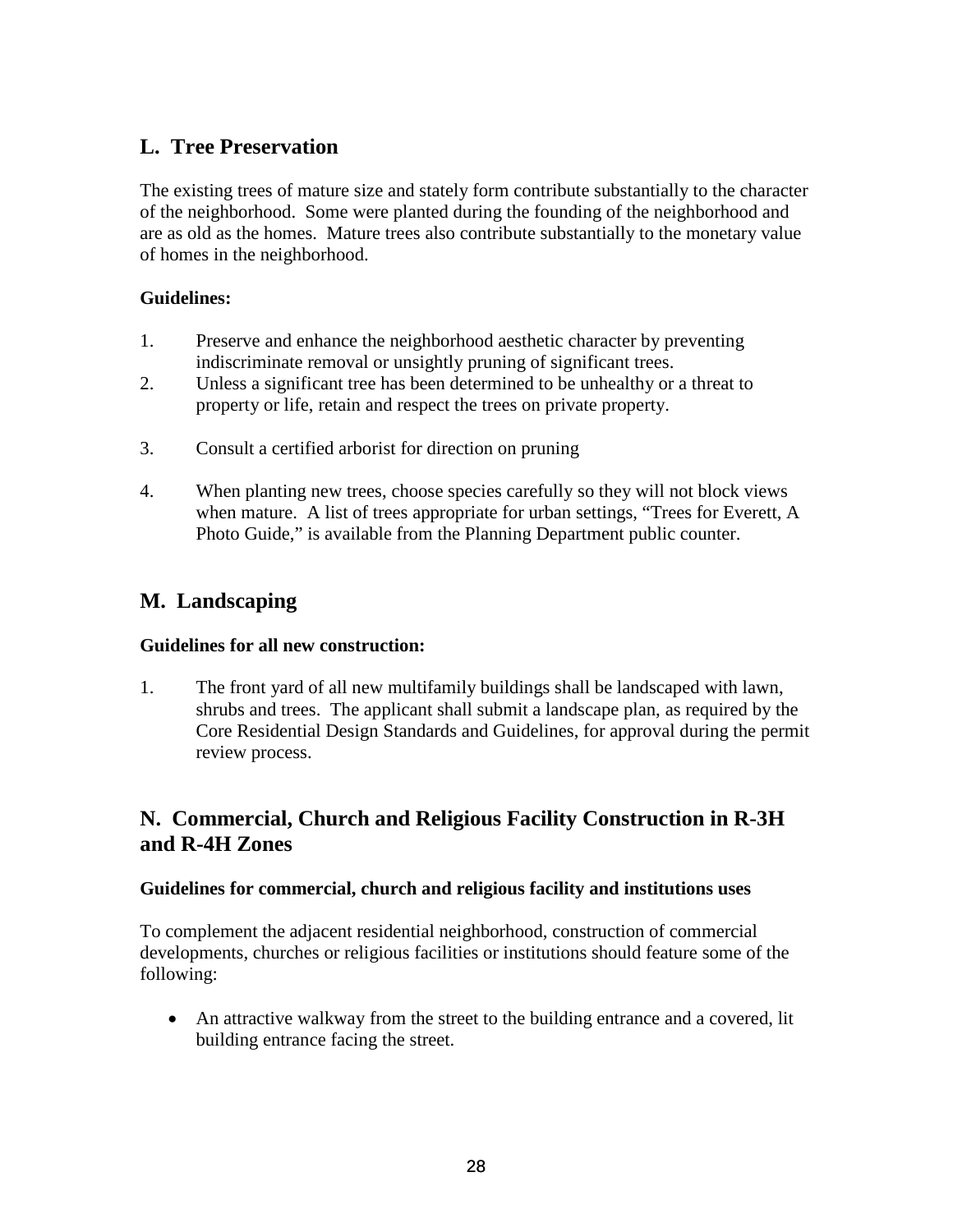- Landscaping in the front that features landscape elements and plant materials similar to that of the neighborhood. This is typically a mix of trees, shrubs, lawn and flowers.
- Street trees and a landscaped planting strip.
- All site lighting directed away from neighbors and street.
- All service areas located in an inconspicuous location and screened.
- Front yard type landscaping and facades with building elements facing both streets if the building is on a corner lot.
- Complementary response to the neighborhood architectural character.
- Architectural elements to provide human scale.
- Use of durable and attractive building materials.
- Parking located behind the building and screened with landscaping from the street and neighboring houses.